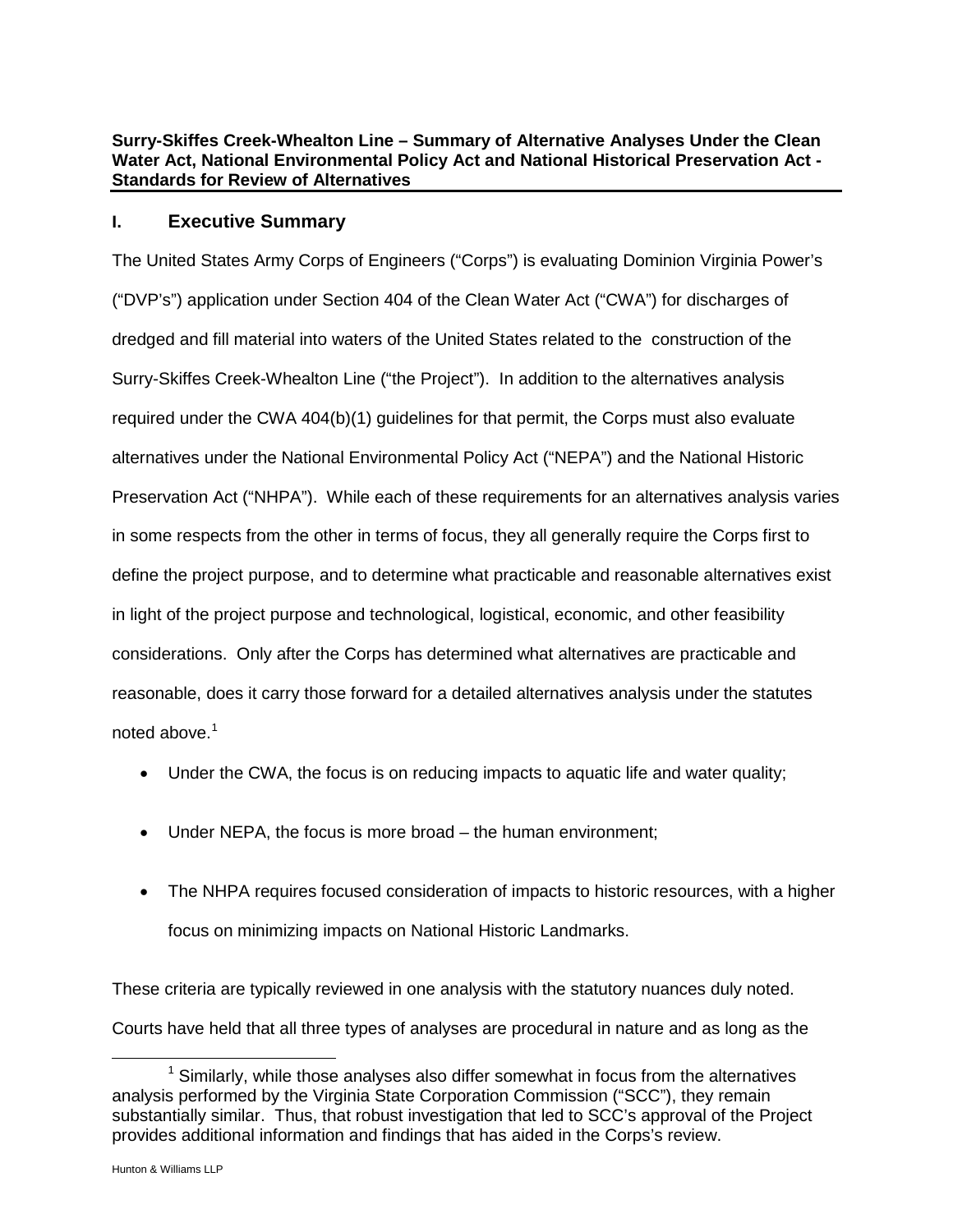## **Surry-Skiffes Creek-Whealton Line – Summary of Alternative Analyses Under the Clean Water Act, National Environmental Policy Act and National Historical Preservation Act - Standards for Review of Alternatives**

## **I. Executive Summary**

The United States Army Corps of Engineers ("Corps") is evaluating Dominion Virginia Power's ("DVP's") application under Section 404 of the Clean Water Act ("CWA") for discharges of dredged and fill material into waters of the United States related to the construction of the Surry-Skiffes Creek-Whealton Line ("the Project"). In addition to the alternatives analysis required under the CWA 404(b)(1) guidelines for that permit, the Corps must also evaluate alternatives under the National Environmental Policy Act ("NEPA") and the National Historic Preservation Act ("NHPA"). While each of these requirements for an alternatives analysis varies in some respects from the other in terms of focus, they all generally require the Corps first to define the project purpose, and to determine what practicable and reasonable alternatives exist in light of the project purpose and technological, logistical, economic, and other feasibility considerations. Only after the Corps has determined what alternatives are practicable and reasonable, does it carry those forward for a detailed alternatives analysis under the statutes noted above. $^1$  $^1$ 

- Under the CWA, the focus is on reducing impacts to aquatic life and water quality;
- Under NEPA, the focus is more broad the human environment;
- The NHPA requires focused consideration of impacts to historic resources, with a higher focus on minimizing impacts on National Historic Landmarks.

These criteria are typically reviewed in one analysis with the statutory nuances duly noted. Courts have held that all three types of analyses are procedural in nature and as long as the

<span id="page-1-0"></span> $1$  Similarly, while those analyses also differ somewhat in focus from the alternatives analysis performed by the Virginia State Corporation Commission ("SCC"), they remain substantially similar. Thus, that robust investigation that led to SCC's approval of the Project provides additional information and findings that has aided in the Corps's review.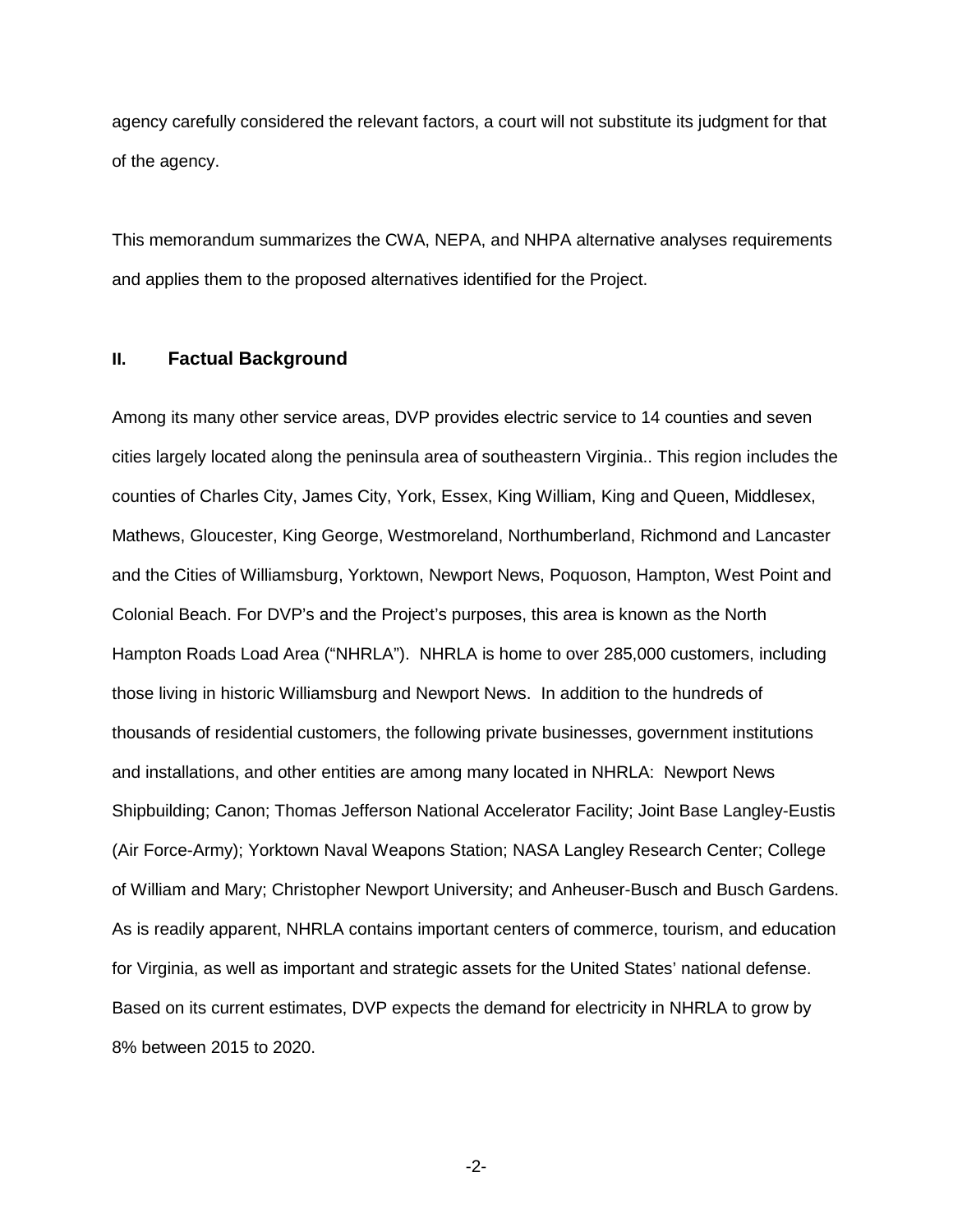agency carefully considered the relevant factors, a court will not substitute its judgment for that of the agency.

This memorandum summarizes the CWA, NEPA, and NHPA alternative analyses requirements and applies them to the proposed alternatives identified for the Project.

## **II. Factual Background**

Among its many other service areas, DVP provides electric service to 14 counties and seven cities largely located along the peninsula area of southeastern Virginia.. This region includes the counties of Charles City, James City, York, Essex, King William, King and Queen, Middlesex, Mathews, Gloucester, King George, Westmoreland, Northumberland, Richmond and Lancaster and the Cities of Williamsburg, Yorktown, Newport News, Poquoson, Hampton, West Point and Colonial Beach. For DVP's and the Project's purposes, this area is known as the North Hampton Roads Load Area ("NHRLA"). NHRLA is home to over 285,000 customers, including those living in historic Williamsburg and Newport News. In addition to the hundreds of thousands of residential customers, the following private businesses, government institutions and installations, and other entities are among many located in NHRLA: Newport News Shipbuilding; Canon; Thomas Jefferson National Accelerator Facility; Joint Base Langley-Eustis (Air Force-Army); Yorktown Naval Weapons Station; NASA Langley Research Center; College of William and Mary; Christopher Newport University; and Anheuser-Busch and Busch Gardens. As is readily apparent, NHRLA contains important centers of commerce, tourism, and education for Virginia, as well as important and strategic assets for the United States' national defense. Based on its current estimates, DVP expects the demand for electricity in NHRLA to grow by 8% between 2015 to 2020.

-2-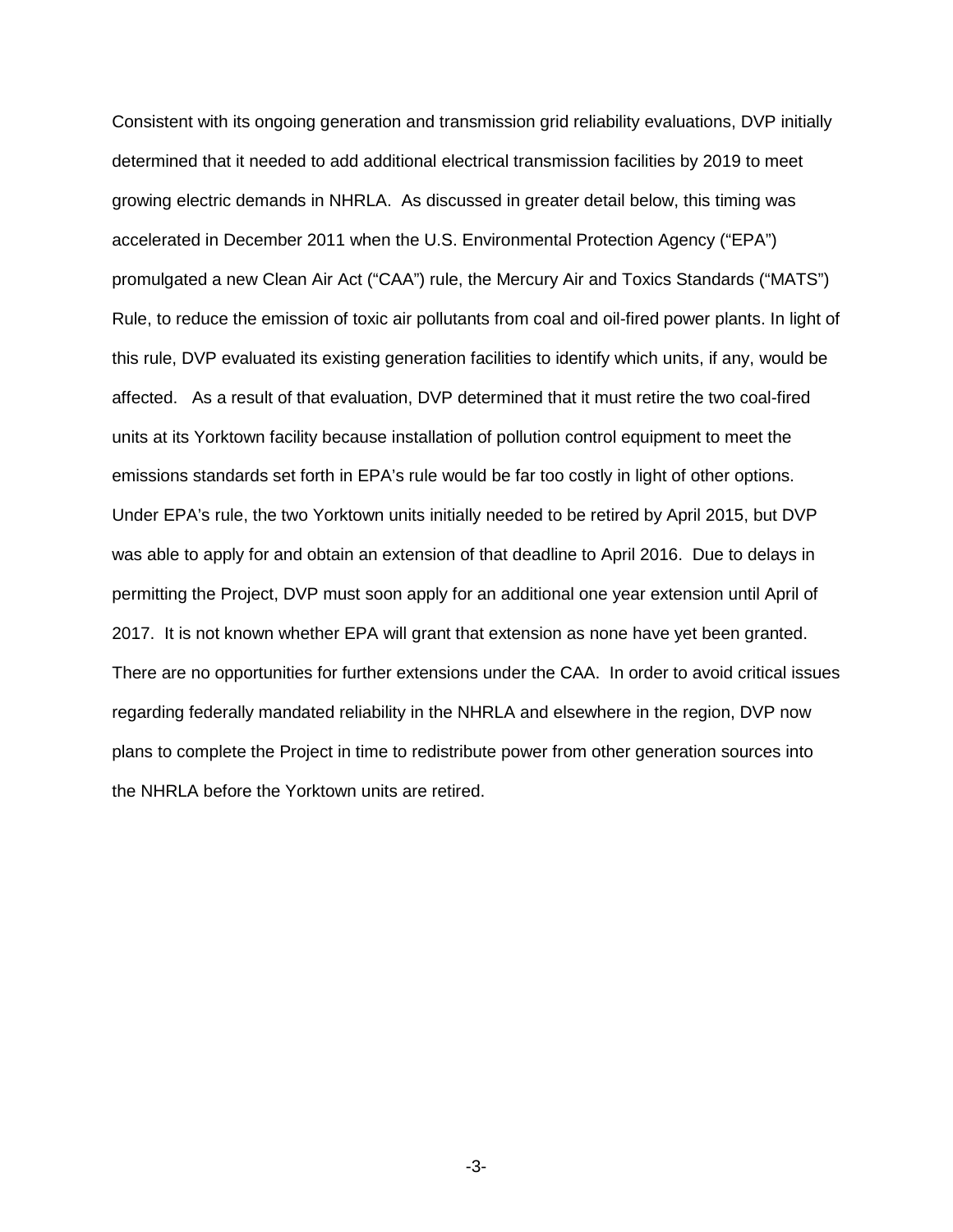Consistent with its ongoing generation and transmission grid reliability evaluations, DVP initially determined that it needed to add additional electrical transmission facilities by 2019 to meet growing electric demands in NHRLA. As discussed in greater detail below, this timing was accelerated in December 2011 when the U.S. Environmental Protection Agency ("EPA") promulgated a new Clean Air Act ("CAA") rule, the Mercury Air and Toxics Standards ("MATS") Rule, to reduce the emission of toxic air pollutants from coal and oil-fired power plants. In light of this rule, DVP evaluated its existing generation facilities to identify which units, if any, would be affected. As a result of that evaluation, DVP determined that it must retire the two coal-fired units at its Yorktown facility because installation of pollution control equipment to meet the emissions standards set forth in EPA's rule would be far too costly in light of other options. Under EPA's rule, the two Yorktown units initially needed to be retired by April 2015, but DVP was able to apply for and obtain an extension of that deadline to April 2016. Due to delays in permitting the Project, DVP must soon apply for an additional one year extension until April of 2017. It is not known whether EPA will grant that extension as none have yet been granted. There are no opportunities for further extensions under the CAA. In order to avoid critical issues regarding federally mandated reliability in the NHRLA and elsewhere in the region, DVP now plans to complete the Project in time to redistribute power from other generation sources into the NHRLA before the Yorktown units are retired.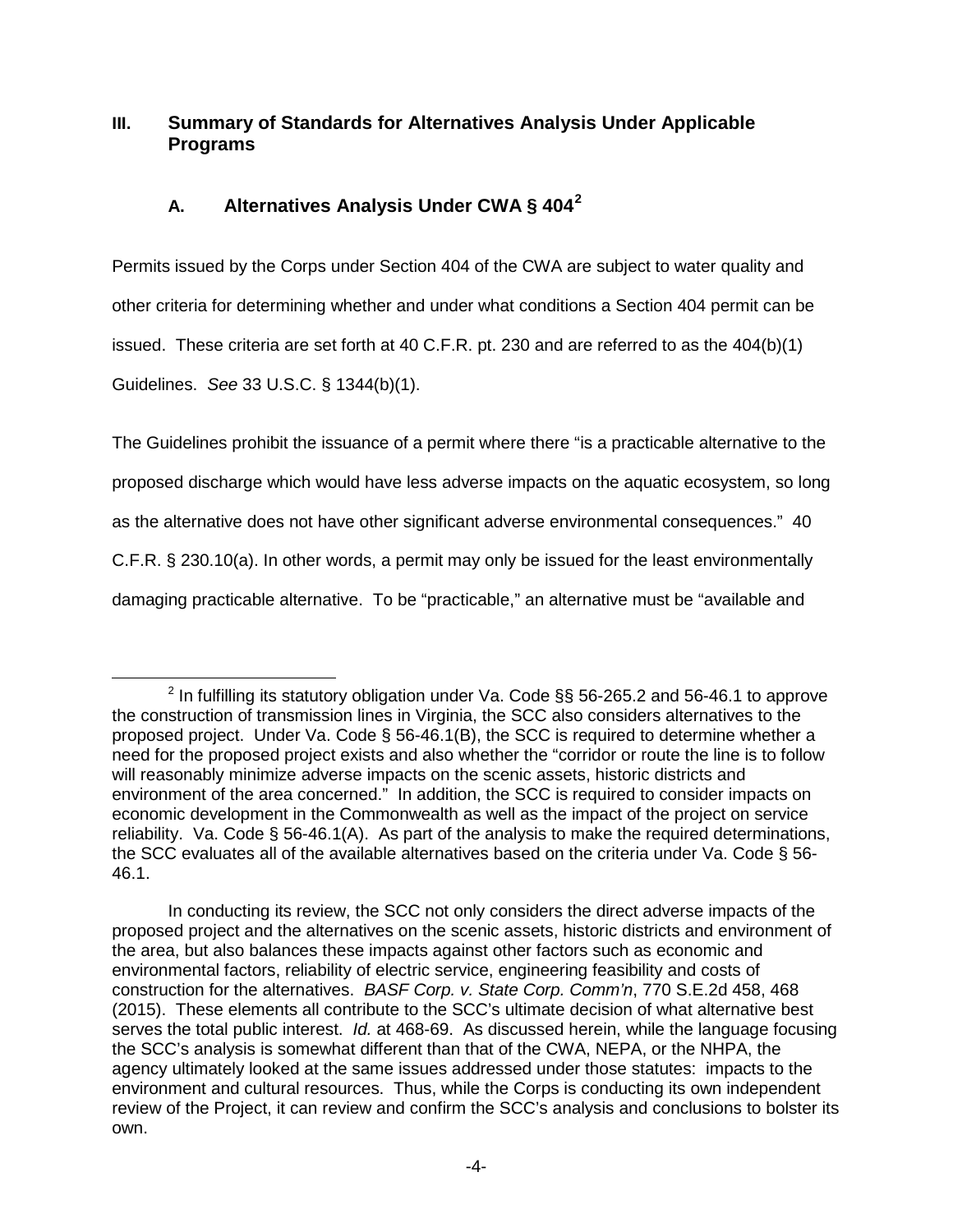# **III. Summary of Standards for Alternatives Analysis Under Applicable Programs**

# **A. Alternatives Analysis Under CWA § 404[2](#page-4-0)**

Permits issued by the Corps under Section 404 of the CWA are subject to water quality and other criteria for determining whether and under what conditions a Section 404 permit can be issued. These criteria are set forth at 40 C.F.R. pt. 230 and are referred to as the 404(b)(1) Guidelines. *See* 33 U.S.C. § 1344(b)(1).

The Guidelines prohibit the issuance of a permit where there "is a practicable alternative to the proposed discharge which would have less adverse impacts on the aquatic ecosystem, so long as the alternative does not have other significant adverse environmental consequences." 40 C.F.R. § 230.10(a). In other words, a permit may only be issued for the least environmentally damaging practicable alternative. To be "practicable," an alternative must be "available and

<span id="page-4-0"></span> $2$  In fulfilling its statutory obligation under Va. Code §§ 56-265.2 and 56-46.1 to approve the construction of transmission lines in Virginia, the SCC also considers alternatives to the proposed project. Under Va. Code § 56-46.1(B), the SCC is required to determine whether a need for the proposed project exists and also whether the "corridor or route the line is to follow will reasonably minimize adverse impacts on the scenic assets, historic districts and environment of the area concerned." In addition, the SCC is required to consider impacts on economic development in the Commonwealth as well as the impact of the project on service reliability. Va. Code § 56-46.1(A). As part of the analysis to make the required determinations, the SCC evaluates all of the available alternatives based on the criteria under Va. Code § 56- 46.1.

In conducting its review, the SCC not only considers the direct adverse impacts of the proposed project and the alternatives on the scenic assets, historic districts and environment of the area, but also balances these impacts against other factors such as economic and environmental factors, reliability of electric service, engineering feasibility and costs of construction for the alternatives. *BASF Corp. v. State Corp. Comm'n*, 770 S.E.2d 458, 468 (2015). These elements all contribute to the SCC's ultimate decision of what alternative best serves the total public interest. *Id.* at 468-69. As discussed herein, while the language focusing the SCC's analysis is somewhat different than that of the CWA, NEPA, or the NHPA, the agency ultimately looked at the same issues addressed under those statutes: impacts to the environment and cultural resources. Thus, while the Corps is conducting its own independent review of the Project, it can review and confirm the SCC's analysis and conclusions to bolster its own.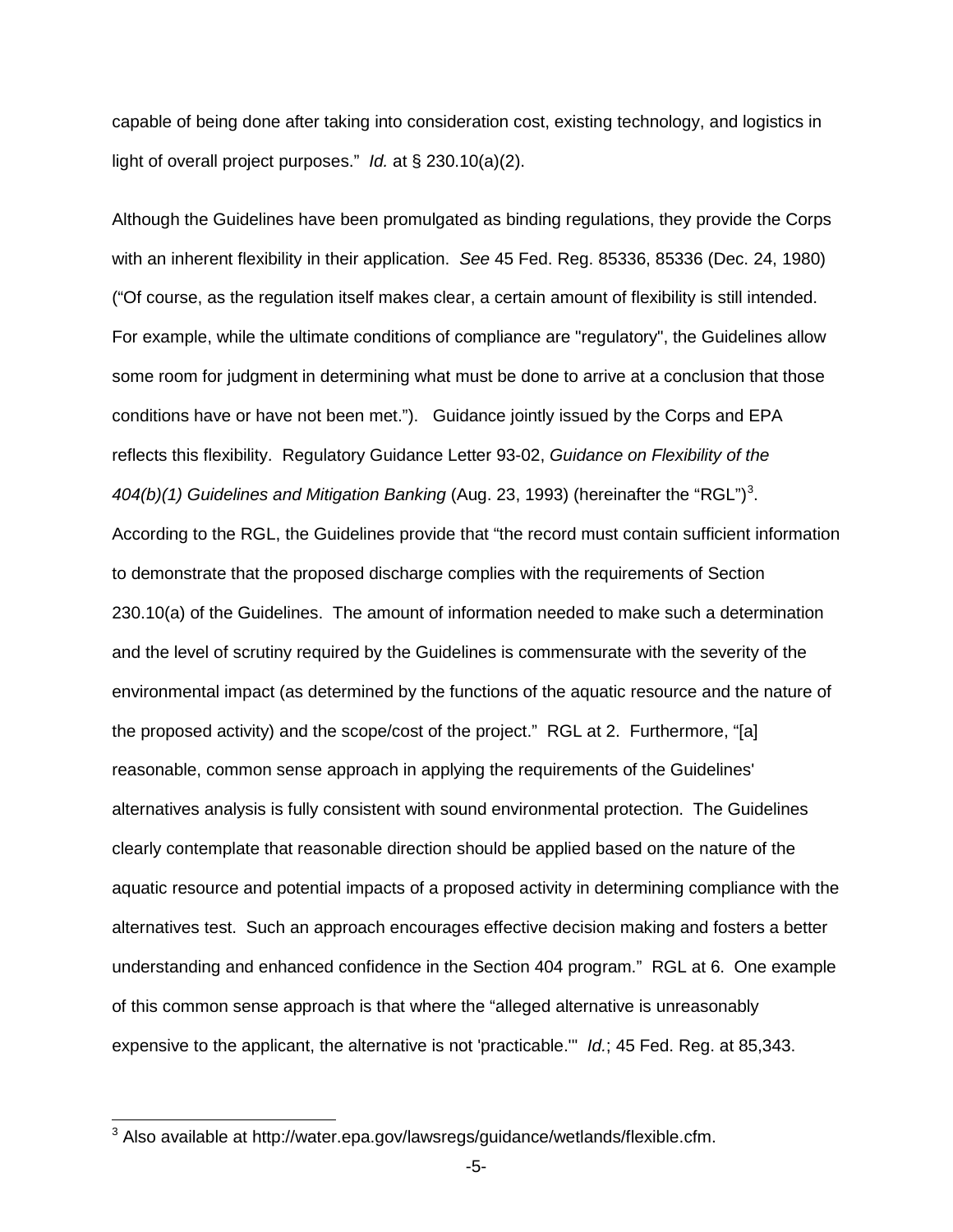capable of being done after taking into consideration cost, existing technology, and logistics in light of overall project purposes." *Id.* at § 230.10(a)(2).

Although the Guidelines have been promulgated as binding regulations, they provide the Corps with an inherent flexibility in their application. *See* 45 Fed. Reg. 85336, 85336 (Dec. 24, 1980) ("Of course, as the regulation itself makes clear, a certain amount of flexibility is still intended. For example, while the ultimate conditions of compliance are "regulatory", the Guidelines allow some room for judgment in determining what must be done to arrive at a conclusion that those conditions have or have not been met."). Guidance jointly issued by the Corps and EPA reflects this flexibility. Regulatory Guidance Letter 93-02, *Guidance on Flexibility of the*  404(b)(1) Guidelines and Mitigation Banking (Aug. 2[3](#page-5-0), 1993) (hereinafter the "RGL")<sup>3</sup>. According to the RGL, the Guidelines provide that "the record must contain sufficient information to demonstrate that the proposed discharge complies with the requirements of Section 230.10(a) of the Guidelines. The amount of information needed to make such a determination and the level of scrutiny required by the Guidelines is commensurate with the severity of the environmental impact (as determined by the functions of the aquatic resource and the nature of the proposed activity) and the scope/cost of the project." RGL at 2. Furthermore, "[a] reasonable, common sense approach in applying the requirements of the Guidelines' alternatives analysis is fully consistent with sound environmental protection. The Guidelines clearly contemplate that reasonable direction should be applied based on the nature of the aquatic resource and potential impacts of a proposed activity in determining compliance with the alternatives test. Such an approach encourages effective decision making and fosters a better understanding and enhanced confidence in the Section 404 program." RGL at 6. One example of this common sense approach is that where the "alleged alternative is unreasonably expensive to the applicant, the alternative is not 'practicable.'" *Id.*; 45 Fed. Reg. at 85,343.

<span id="page-5-0"></span><sup>&</sup>lt;sup>3</sup> Also available at http://water.epa.gov/lawsregs/guidance/wetlands/flexible.cfm.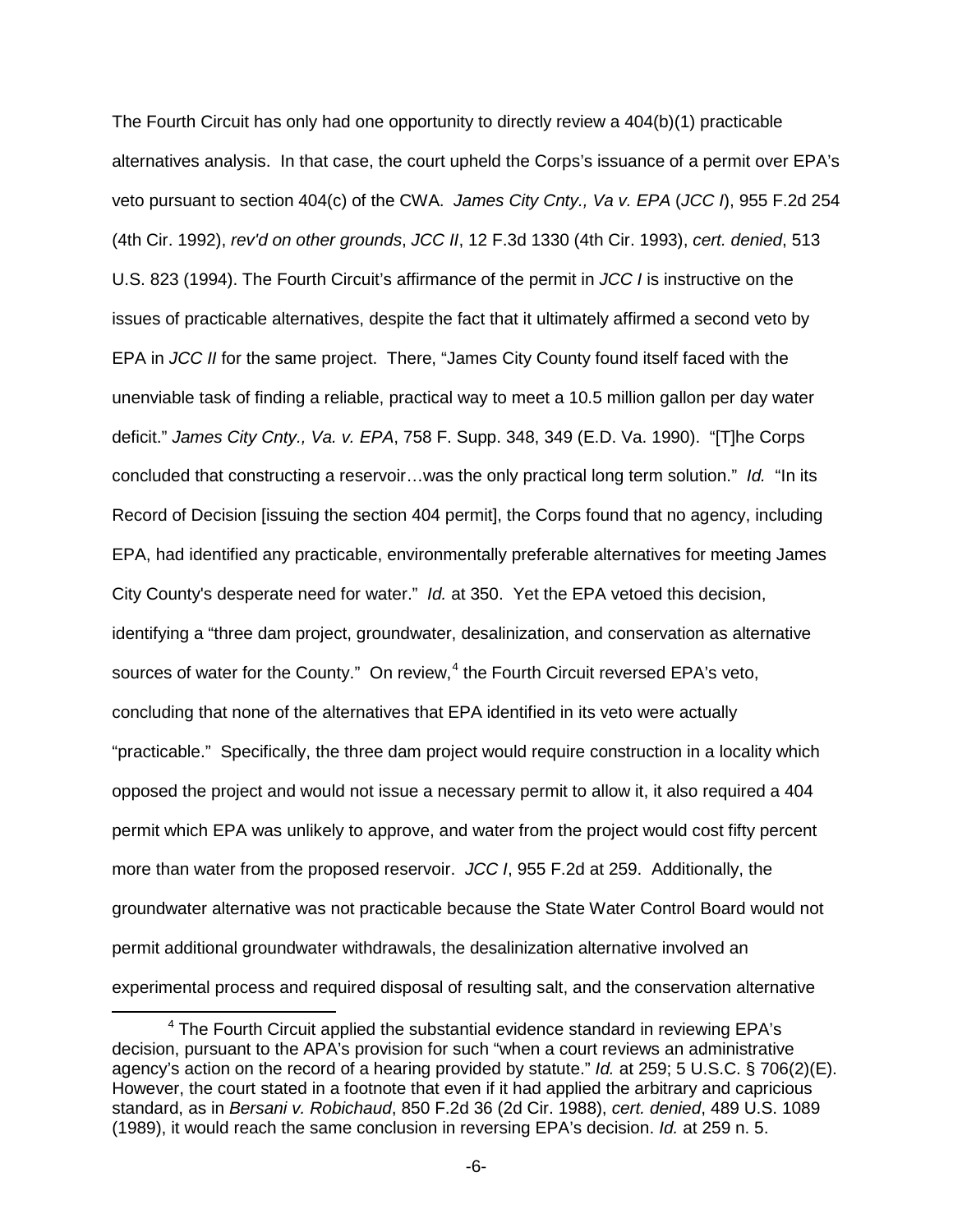The Fourth Circuit has only had one opportunity to directly review a 404(b)(1) practicable alternatives analysis. In that case, the court upheld the Corps's issuance of a permit over EPA's veto pursuant to section 404(c) of the CWA. *James City Cnty., Va v. EPA* (*JCC I*), 955 F.2d 254 (4th Cir. 1992), *rev'd on other grounds*, *JCC II*, 12 F.3d 1330 (4th Cir. 1993), *cert. denied*, 513 U.S. 823 (1994). The Fourth Circuit's affirmance of the permit in *JCC I* is instructive on the issues of practicable alternatives, despite the fact that it ultimately affirmed a second veto by EPA in *JCC II* for the same project. There, "James City County found itself faced with the unenviable task of finding a reliable, practical way to meet a 10.5 million gallon per day water deficit." *James City Cnty., Va. v. EPA*, 758 F. Supp. 348, 349 (E.D. Va. 1990). "[T]he Corps concluded that constructing a reservoir…was the only practical long term solution." *Id.* "In its Record of Decision [issuing the section 404 permit], the Corps found that no agency, including EPA, had identified any practicable, environmentally preferable alternatives for meeting James City County's desperate need for water." *Id.* at 350. Yet the EPA vetoed this decision, identifying a "three dam project, groundwater, desalinization, and conservation as alternative sources of water for the County." On review, $4$  the Fourth Circuit reversed EPA's veto, concluding that none of the alternatives that EPA identified in its veto were actually "practicable." Specifically, the three dam project would require construction in a locality which opposed the project and would not issue a necessary permit to allow it, it also required a 404 permit which EPA was unlikely to approve, and water from the project would cost fifty percent more than water from the proposed reservoir. *JCC I*, 955 F.2d at 259. Additionally, the groundwater alternative was not practicable because the State Water Control Board would not permit additional groundwater withdrawals, the desalinization alternative involved an experimental process and required disposal of resulting salt, and the conservation alternative

<span id="page-6-0"></span><sup>&</sup>lt;sup>4</sup> The Fourth Circuit applied the substantial evidence standard in reviewing EPA's decision, pursuant to the APA's provision for such "when a court reviews an administrative agency's action on the record of a hearing provided by statute." *Id.* at 259; 5 U.S.C. § 706(2)(E). However, the court stated in a footnote that even if it had applied the arbitrary and capricious standard, as in *Bersani v. Robichaud*, 850 F.2d 36 (2d Cir. 1988), *cert. denied*, 489 U.S. 1089 (1989), it would reach the same conclusion in reversing EPA's decision. *Id.* at 259 n. 5.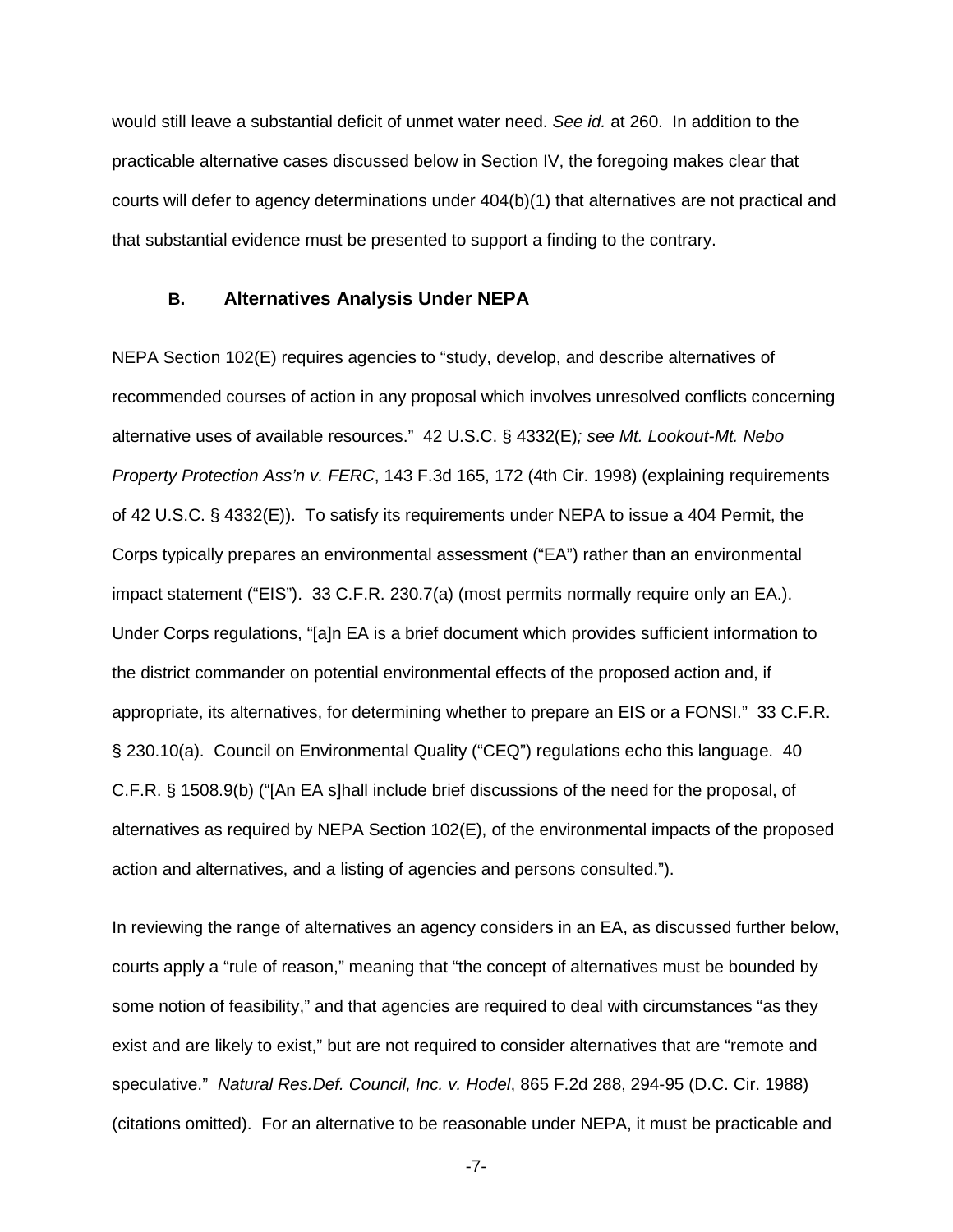would still leave a substantial deficit of unmet water need. *See id.* at 260. In addition to the practicable alternative cases discussed below in Section IV, the foregoing makes clear that courts will defer to agency determinations under 404(b)(1) that alternatives are not practical and that substantial evidence must be presented to support a finding to the contrary.

#### **B. Alternatives Analysis Under NEPA**

NEPA Section 102(E) requires agencies to "study, develop, and describe alternatives of recommended courses of action in any proposal which involves unresolved conflicts concerning alternative uses of available resources." 42 U.S.C. § 4332(E)*; see Mt. Lookout-Mt. Nebo Property Protection Ass'n v. FERC*, 143 F.3d 165, 172 (4th Cir. 1998) (explaining requirements of 42 U.S.C. § 4332(E)). To satisfy its requirements under NEPA to issue a 404 Permit, the Corps typically prepares an environmental assessment ("EA") rather than an environmental impact statement ("EIS"). 33 C.F.R. 230.7(a) (most permits normally require only an EA.). Under Corps regulations, "[a]n EA is a brief document which provides sufficient information to the district commander on potential environmental effects of the proposed action and, if appropriate, its alternatives, for determining whether to prepare an EIS or a FONSI." 33 C.F.R. § 230.10(a). Council on Environmental Quality ("CEQ") regulations echo this language. 40 C.F.R. § 1508.9(b) ("[An EA s]hall include brief discussions of the need for the proposal, of alternatives as required by NEPA Section 102(E), of the environmental impacts of the proposed action and alternatives, and a listing of agencies and persons consulted.").

In reviewing the range of alternatives an agency considers in an EA, as discussed further below, courts apply a "rule of reason," meaning that "the concept of alternatives must be bounded by some notion of feasibility," and that agencies are required to deal with circumstances "as they exist and are likely to exist," but are not required to consider alternatives that are "remote and speculative." *Natural Res.Def. Council, Inc. v. Hodel*, 865 F.2d 288, 294-95 (D.C. Cir. 1988) (citations omitted). For an alternative to be reasonable under NEPA, it must be practicable and

-7-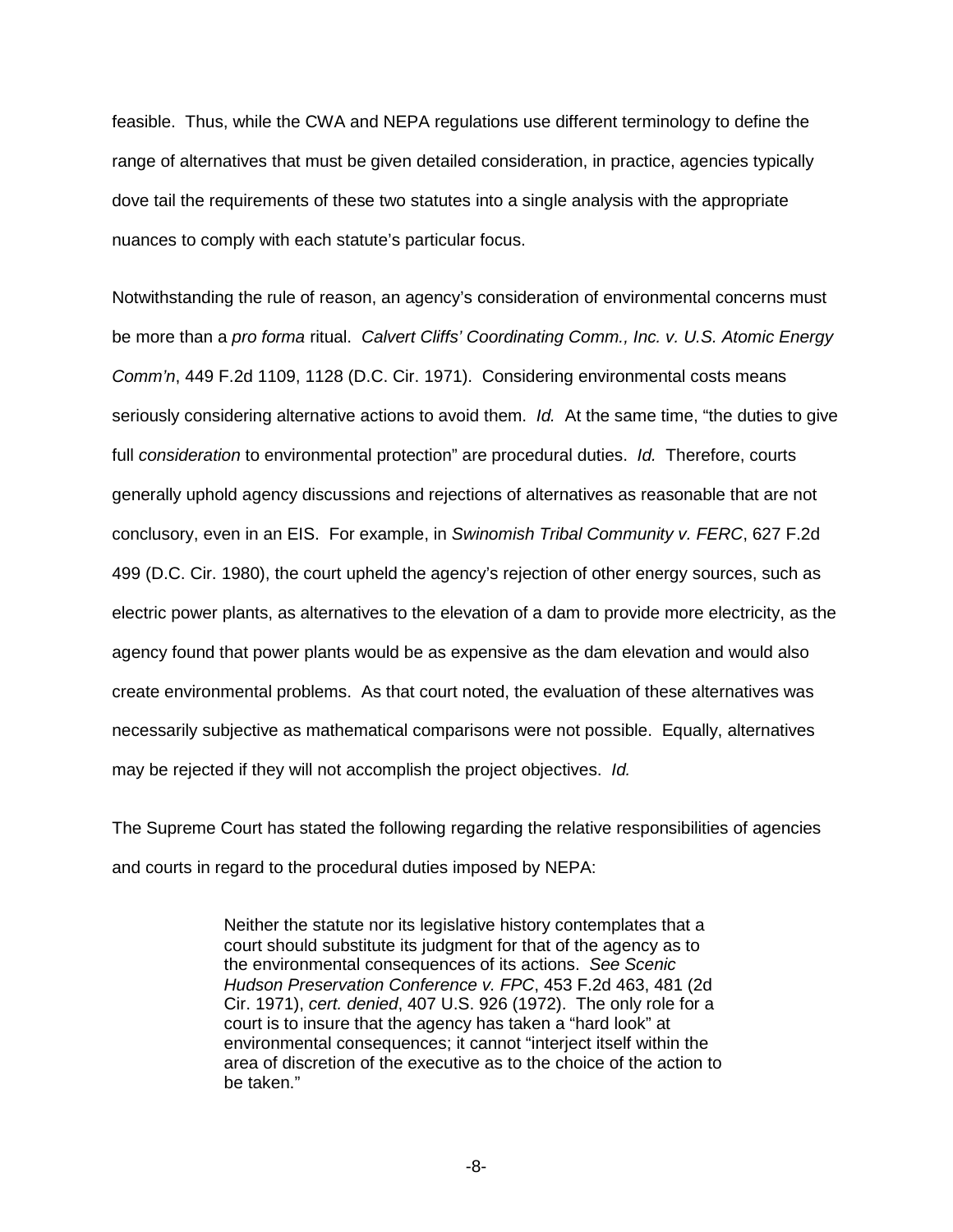feasible. Thus, while the CWA and NEPA regulations use different terminology to define the range of alternatives that must be given detailed consideration, in practice, agencies typically dove tail the requirements of these two statutes into a single analysis with the appropriate nuances to comply with each statute's particular focus.

Notwithstanding the rule of reason, an agency's consideration of environmental concerns must be more than a *pro forma* ritual. *Calvert Cliffs' Coordinating Comm., Inc. v. U.S. Atomic Energy Comm'n*, 449 F.2d 1109, 1128 (D.C. Cir. 1971). Considering environmental costs means seriously considering alternative actions to avoid them. *Id.* At the same time, "the duties to give full *consideration* to environmental protection" are procedural duties. *Id.* Therefore, courts generally uphold agency discussions and rejections of alternatives as reasonable that are not conclusory, even in an EIS. For example, in *Swinomish Tribal Community v. FERC*, 627 F.2d 499 (D.C. Cir. 1980), the court upheld the agency's rejection of other energy sources, such as electric power plants, as alternatives to the elevation of a dam to provide more electricity, as the agency found that power plants would be as expensive as the dam elevation and would also create environmental problems. As that court noted, the evaluation of these alternatives was necessarily subjective as mathematical comparisons were not possible. Equally, alternatives may be rejected if they will not accomplish the project objectives. *Id.*

The Supreme Court has stated the following regarding the relative responsibilities of agencies and courts in regard to the procedural duties imposed by NEPA:

> Neither the statute nor its legislative history contemplates that a court should substitute its judgment for that of the agency as to the environmental consequences of its actions. *See Scenic Hudson Preservation Conference v. FPC*, 453 F.2d 463, 481 (2d Cir. 1971), *cert. denied*, 407 U.S. 926 (1972). The only role for a court is to insure that the agency has taken a "hard look" at environmental consequences; it cannot "interject itself within the area of discretion of the executive as to the choice of the action to be taken."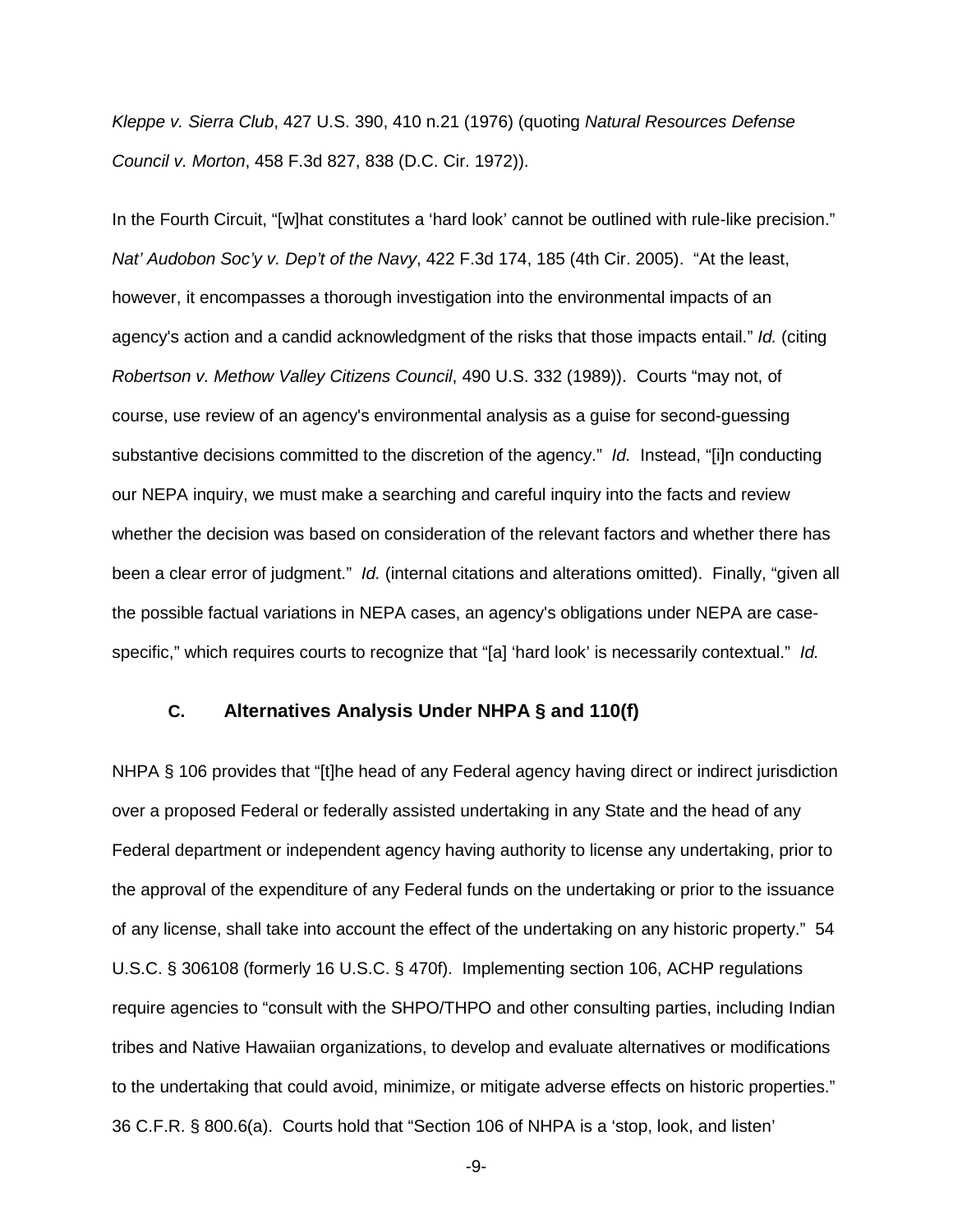*Kleppe v. Sierra Club*, 427 U.S. 390, 410 n.21 (1976) (quoting *Natural Resources Defense Council v. Morton*, 458 F.3d 827, 838 (D.C. Cir. 1972)).

In the Fourth Circuit, "[w]hat constitutes a 'hard look' cannot be outlined with rule-like precision." *Nat' Audobon Soc'y v. Dep't of the Navy*, 422 F.3d 174, 185 (4th Cir. 2005). "At the least, however, it encompasses a thorough investigation into the environmental impacts of an agency's action and a candid acknowledgment of the risks that those impacts entail." *Id.* (citing *Robertson v. Methow Valley Citizens Council*, 490 U.S. 332 (1989)). Courts "may not, of course, use review of an agency's environmental analysis as a guise for second-guessing substantive decisions committed to the discretion of the agency." *Id.* Instead, "[i]n conducting our NEPA inquiry, we must make a searching and careful inquiry into the facts and review whether the decision was based on consideration of the relevant factors and whether there has been a clear error of judgment." *Id.* (internal citations and alterations omitted). Finally, "given all the possible factual variations in NEPA cases, an agency's obligations under NEPA are casespecific," which requires courts to recognize that "[a] 'hard look' is necessarily contextual." *Id.*

# **C. Alternatives Analysis Under NHPA § and 110(f)**

NHPA § 106 provides that "[t]he head of any Federal agency having direct or indirect jurisdiction over a proposed Federal or federally assisted undertaking in any State and the head of any Federal department or independent agency having authority to license any undertaking, prior to the approval of the expenditure of any Federal funds on the undertaking or prior to the issuance of any license, shall take into account the effect of the undertaking on any historic property." 54 U.S.C. § 306108 (formerly 16 U.S.C. § 470f). Implementing section 106, ACHP regulations require agencies to "consult with the SHPO/THPO and other consulting parties, including Indian tribes and Native Hawaiian organizations, to develop and evaluate alternatives or modifications to the undertaking that could avoid, minimize, or mitigate adverse effects on historic properties." 36 C.F.R. § 800.6(a). Courts hold that "Section 106 of NHPA is a 'stop, look, and listen'

-9-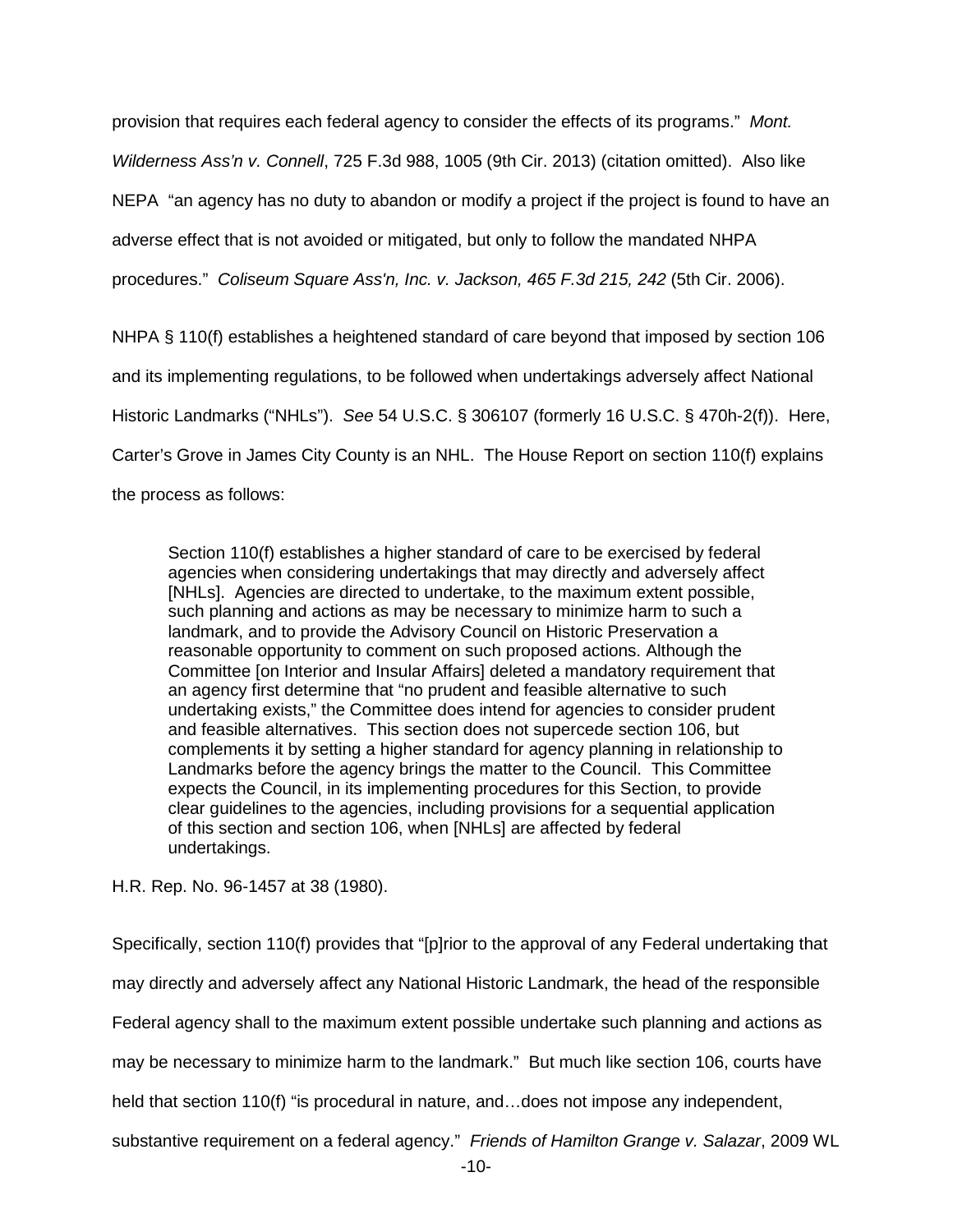provision that requires each federal agency to consider the effects of its programs." *Mont. Wilderness Ass'n v. Connell*, 725 F.3d 988, 1005 (9th Cir. 2013) (citation omitted). Also like NEPA "an agency has no duty to abandon or modify a project if the project is found to have an adverse effect that is not avoided or mitigated, but only to follow the mandated NHPA procedures." *Coliseum Square Ass'n, Inc. v. Jackson, 465 F.3d 215, 242* (5th Cir. 2006).

NHPA § 110(f) establishes a heightened standard of care beyond that imposed by section 106 and its implementing regulations, to be followed when undertakings adversely affect National Historic Landmarks ("NHLs"). *See* 54 U.S.C. § 306107 (formerly 16 U.S.C. § 470h-2(f)). Here, Carter's Grove in James City County is an NHL. The House Report on section 110(f) explains the process as follows:

Section 110(f) establishes a higher standard of care to be exercised by federal agencies when considering undertakings that may directly and adversely affect [NHLs]. Agencies are directed to undertake, to the maximum extent possible, such planning and actions as may be necessary to minimize harm to such a landmark, and to provide the Advisory Council on Historic Preservation a reasonable opportunity to comment on such proposed actions. Although the Committee [on Interior and Insular Affairs] deleted a mandatory requirement that an agency first determine that "no prudent and feasible alternative to such undertaking exists," the Committee does intend for agencies to consider prudent and feasible alternatives. This section does not supercede section 106, but complements it by setting a higher standard for agency planning in relationship to Landmarks before the agency brings the matter to the Council. This Committee expects the Council, in its implementing procedures for this Section, to provide clear guidelines to the agencies, including provisions for a sequential application of this section and section 106, when [NHLs] are affected by federal undertakings.

H.R. Rep. No. 96-1457 at 38 (1980).

Specifically, section 110(f) provides that "[p]rior to the approval of any Federal undertaking that may directly and adversely affect any National Historic Landmark, the head of the responsible Federal agency shall to the maximum extent possible undertake such planning and actions as may be necessary to minimize harm to the landmark." But much like section 106, courts have held that section 110(f) "is procedural in nature, and...does not impose any independent, substantive requirement on a federal agency." *Friends of Hamilton Grange v. Salazar*, 2009 WL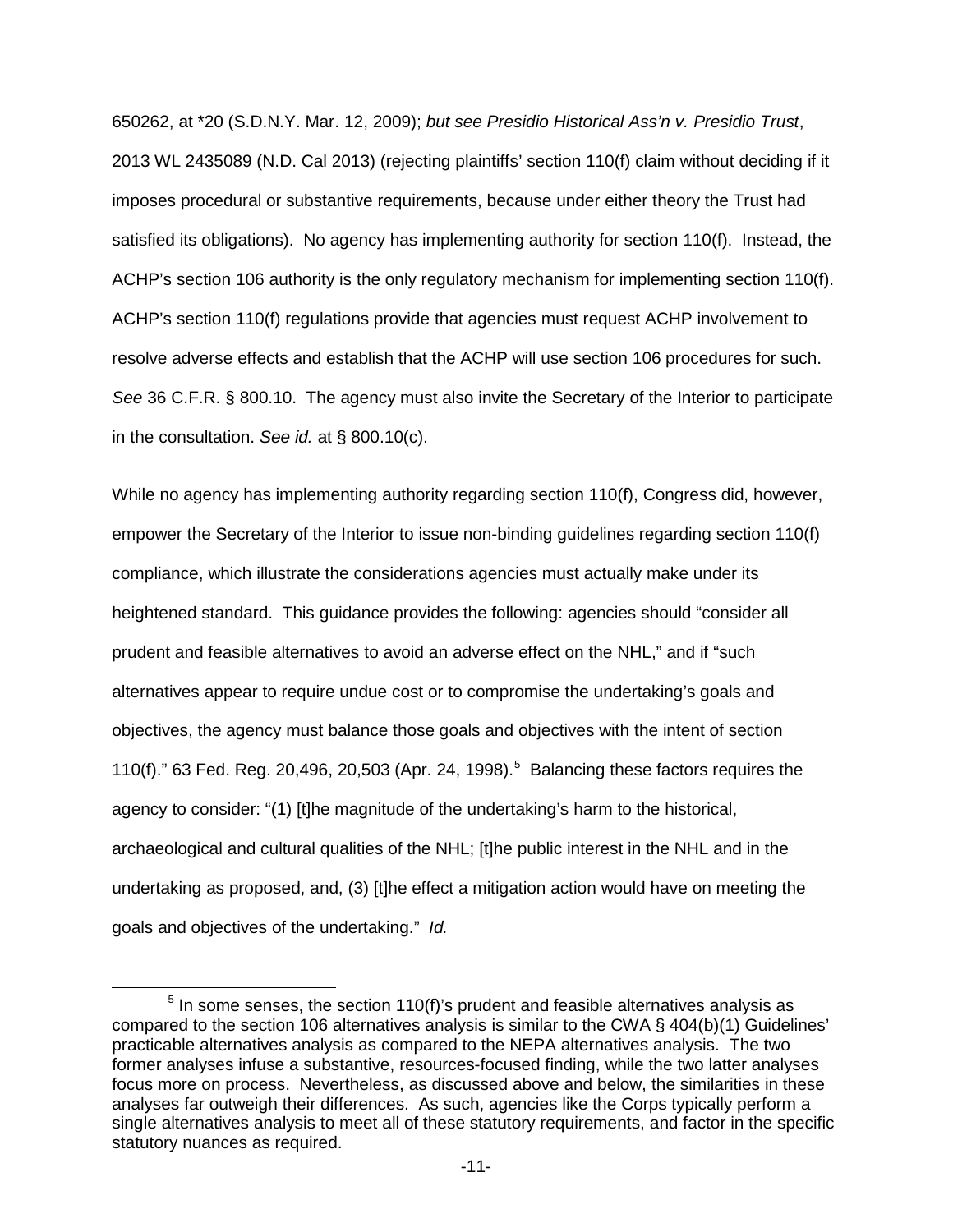650262, at \*20 (S.D.N.Y. Mar. 12, 2009); *but see Presidio Historical Ass'n v. Presidio Trust*, 2013 WL 2435089 (N.D. Cal 2013) (rejecting plaintiffs' section 110(f) claim without deciding if it imposes procedural or substantive requirements, because under either theory the Trust had satisfied its obligations). No agency has implementing authority for section 110(f). Instead, the ACHP's section 106 authority is the only regulatory mechanism for implementing section 110(f). ACHP's section 110(f) regulations provide that agencies must request ACHP involvement to resolve adverse effects and establish that the ACHP will use section 106 procedures for such. *See* 36 C.F.R. § 800.10. The agency must also invite the Secretary of the Interior to participate in the consultation. *See id.* at § 800.10(c).

While no agency has implementing authority regarding section 110(f), Congress did, however, empower the Secretary of the Interior to issue non-binding guidelines regarding section 110(f) compliance, which illustrate the considerations agencies must actually make under its heightened standard. This guidance provides the following: agencies should "consider all prudent and feasible alternatives to avoid an adverse effect on the NHL," and if "such alternatives appear to require undue cost or to compromise the undertaking's goals and objectives, the agency must balance those goals and objectives with the intent of section 110(f)." 63 Fed. Reg. 20,496, 20,[5](#page-11-0)03 (Apr. 24, 1998). $<sup>5</sup>$  Balancing these factors requires the</sup> agency to consider: "(1) [t]he magnitude of the undertaking's harm to the historical, archaeological and cultural qualities of the NHL; [t]he public interest in the NHL and in the undertaking as proposed, and, (3) [t]he effect a mitigation action would have on meeting the goals and objectives of the undertaking." *Id.*

<span id="page-11-0"></span> $5$  In some senses, the section 110(f)'s prudent and feasible alternatives analysis as compared to the section 106 alternatives analysis is similar to the CWA § 404(b)(1) Guidelines' practicable alternatives analysis as compared to the NEPA alternatives analysis. The two former analyses infuse a substantive, resources-focused finding, while the two latter analyses focus more on process. Nevertheless, as discussed above and below, the similarities in these analyses far outweigh their differences. As such, agencies like the Corps typically perform a single alternatives analysis to meet all of these statutory requirements, and factor in the specific statutory nuances as required.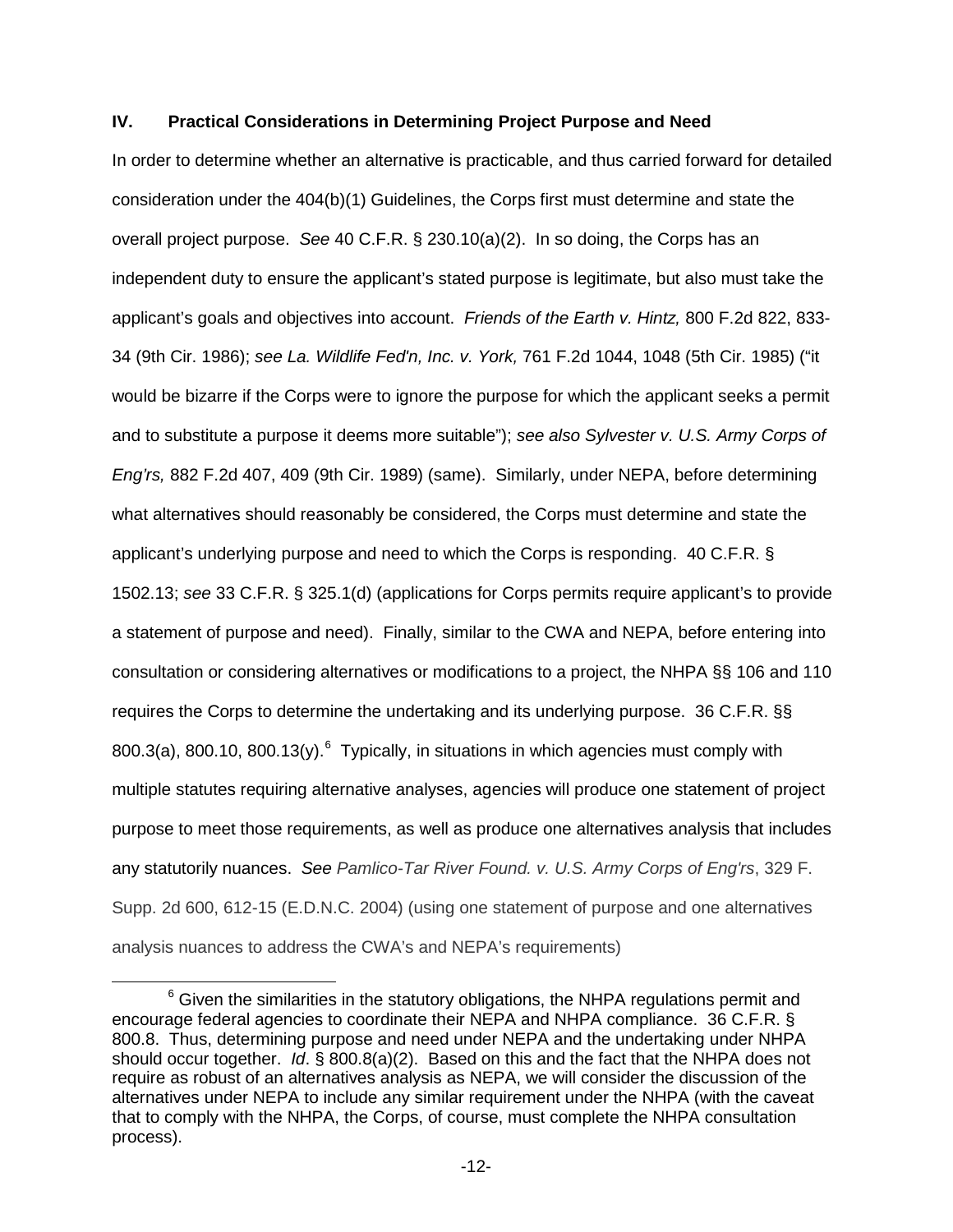### **IV. Practical Considerations in Determining Project Purpose and Need**

In order to determine whether an alternative is practicable, and thus carried forward for detailed consideration under the 404(b)(1) Guidelines, the Corps first must determine and state the overall project purpose. *See* 40 C.F.R. § 230.10(a)(2). In so doing, the Corps has an independent duty to ensure the applicant's stated purpose is legitimate, but also must take the applicant's goals and objectives into account. *Friends of the Earth v. Hintz,* 800 F.2d 822, 833- 34 (9th Cir. 1986); *see La. Wildlife Fed'n, Inc. v. York,* 761 F.2d 1044, 1048 (5th Cir. 1985) ("it would be bizarre if the Corps were to ignore the purpose for which the applicant seeks a permit and to substitute a purpose it deems more suitable"); *see also Sylvester v. U.S. Army Corps of Eng'rs,* 882 F.2d 407, 409 (9th Cir. 1989) (same). Similarly, under NEPA, before determining what alternatives should reasonably be considered, the Corps must determine and state the applicant's underlying purpose and need to which the Corps is responding. 40 C.F.R. § 1502.13; *see* 33 C.F.R. § 325.1(d) (applications for Corps permits require applicant's to provide a statement of purpose and need). Finally, similar to the CWA and NEPA, before entering into consultation or considering alternatives or modifications to a project, the NHPA §§ 106 and 110 requires the Corps to determine the undertaking and its underlying purpose. 36 C.F.R. §§ 800.3(a), 800.10, 800.13(y). $^6$  $^6$  Typically, in situations in which agencies must comply with multiple statutes requiring alternative analyses, agencies will produce one statement of project purpose to meet those requirements, as well as produce one alternatives analysis that includes any statutorily nuances. *See Pamlico-Tar River Found. v. U.S. Army Corps of Eng'rs*, 329 F. Supp. 2d 600, 612-15 (E.D.N.C. 2004) (using one statement of purpose and one alternatives analysis nuances to address the CWA's and NEPA's requirements)

<span id="page-12-0"></span> $6$  Given the similarities in the statutory obligations, the NHPA regulations permit and encourage federal agencies to coordinate their NEPA and NHPA compliance. 36 C.F.R. § 800.8. Thus, determining purpose and need under NEPA and the undertaking under NHPA should occur together. *Id*. § 800.8(a)(2). Based on this and the fact that the NHPA does not require as robust of an alternatives analysis as NEPA, we will consider the discussion of the alternatives under NEPA to include any similar requirement under the NHPA (with the caveat that to comply with the NHPA, the Corps, of course, must complete the NHPA consultation process).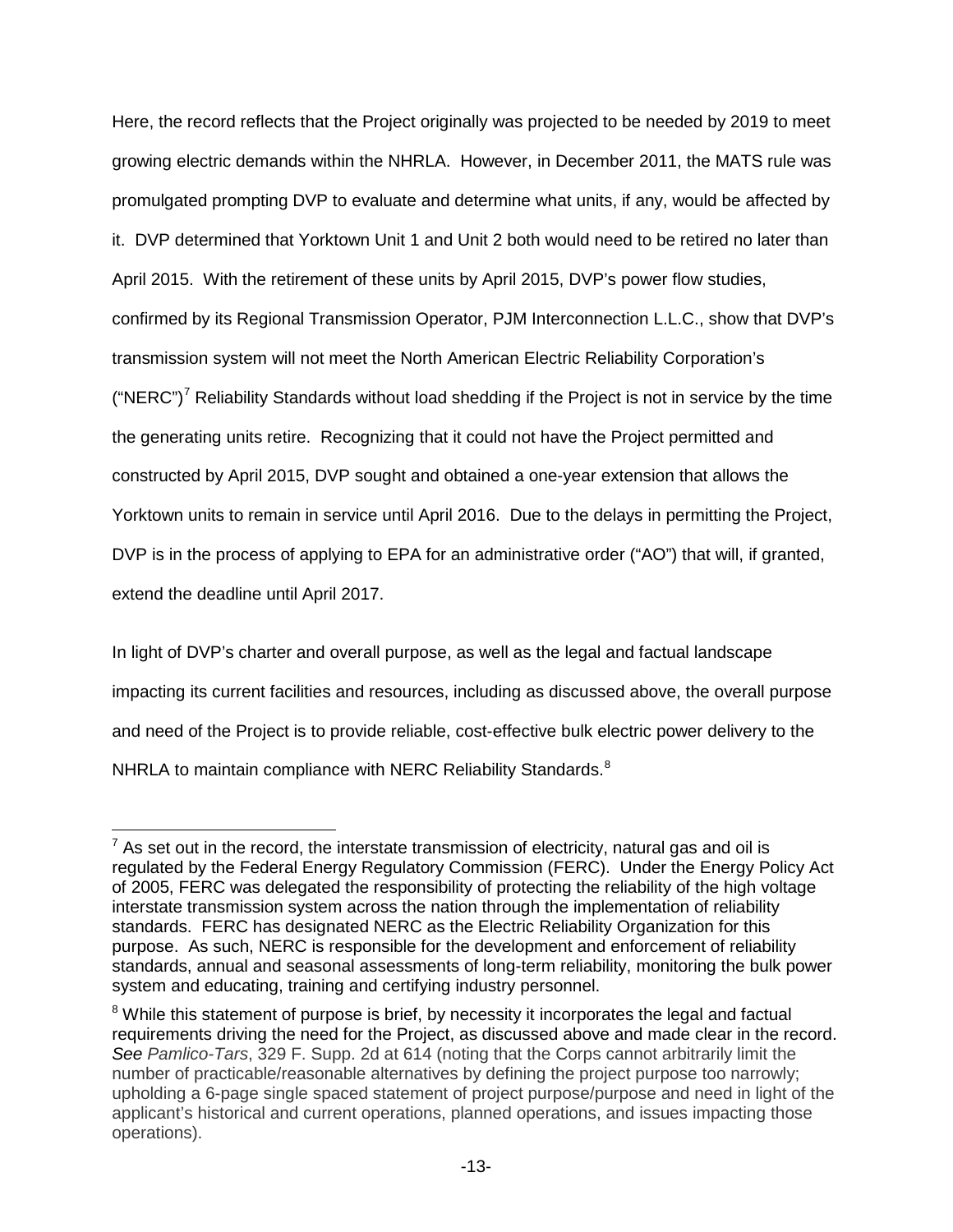Here, the record reflects that the Project originally was projected to be needed by 2019 to meet growing electric demands within the NHRLA. However, in December 2011, the MATS rule was promulgated prompting DVP to evaluate and determine what units, if any, would be affected by it. DVP determined that Yorktown Unit 1 and Unit 2 both would need to be retired no later than April 2015. With the retirement of these units by April 2015, DVP's power flow studies, confirmed by its Regional Transmission Operator, PJM Interconnection L.L.C., show that DVP's transmission system will not meet the North American Electric Reliability Corporation's ("NERC")<sup>[7](#page-13-0)</sup> Reliability Standards without load shedding if the Project is not in service by the time the generating units retire. Recognizing that it could not have the Project permitted and constructed by April 2015, DVP sought and obtained a one-year extension that allows the Yorktown units to remain in service until April 2016. Due to the delays in permitting the Project, DVP is in the process of applying to EPA for an administrative order ("AO") that will, if granted, extend the deadline until April 2017.

In light of DVP's charter and overall purpose, as well as the legal and factual landscape impacting its current facilities and resources, including as discussed above, the overall purpose and need of the Project is to provide reliable, cost-effective bulk electric power delivery to the NHRLA to maintain compliance with NERC Reliability Standards. $8$ 

<span id="page-13-0"></span> $<sup>7</sup>$  As set out in the record, the interstate transmission of electricity, natural gas and oil is</sup> regulated by the Federal Energy Regulatory Commission (FERC). Under the Energy Policy Act of 2005, FERC was delegated the responsibility of protecting the reliability of the high voltage interstate transmission system across the nation through the implementation of reliability standards. FERC has designated NERC as the Electric Reliability Organization for this purpose. As such, NERC is responsible for the development and enforcement of reliability standards, annual and seasonal assessments of long-term reliability, monitoring the bulk power system and educating, training and certifying industry personnel.

<span id="page-13-1"></span><sup>&</sup>lt;sup>8</sup> While this statement of purpose is brief, by necessity it incorporates the legal and factual requirements driving the need for the Project, as discussed above and made clear in the record. *See Pamlico-Tars*, 329 F. Supp. 2d at 614 (noting that the Corps cannot arbitrarily limit the number of practicable/reasonable alternatives by defining the project purpose too narrowly; upholding a 6-page single spaced statement of project purpose/purpose and need in light of the applicant's historical and current operations, planned operations, and issues impacting those operations).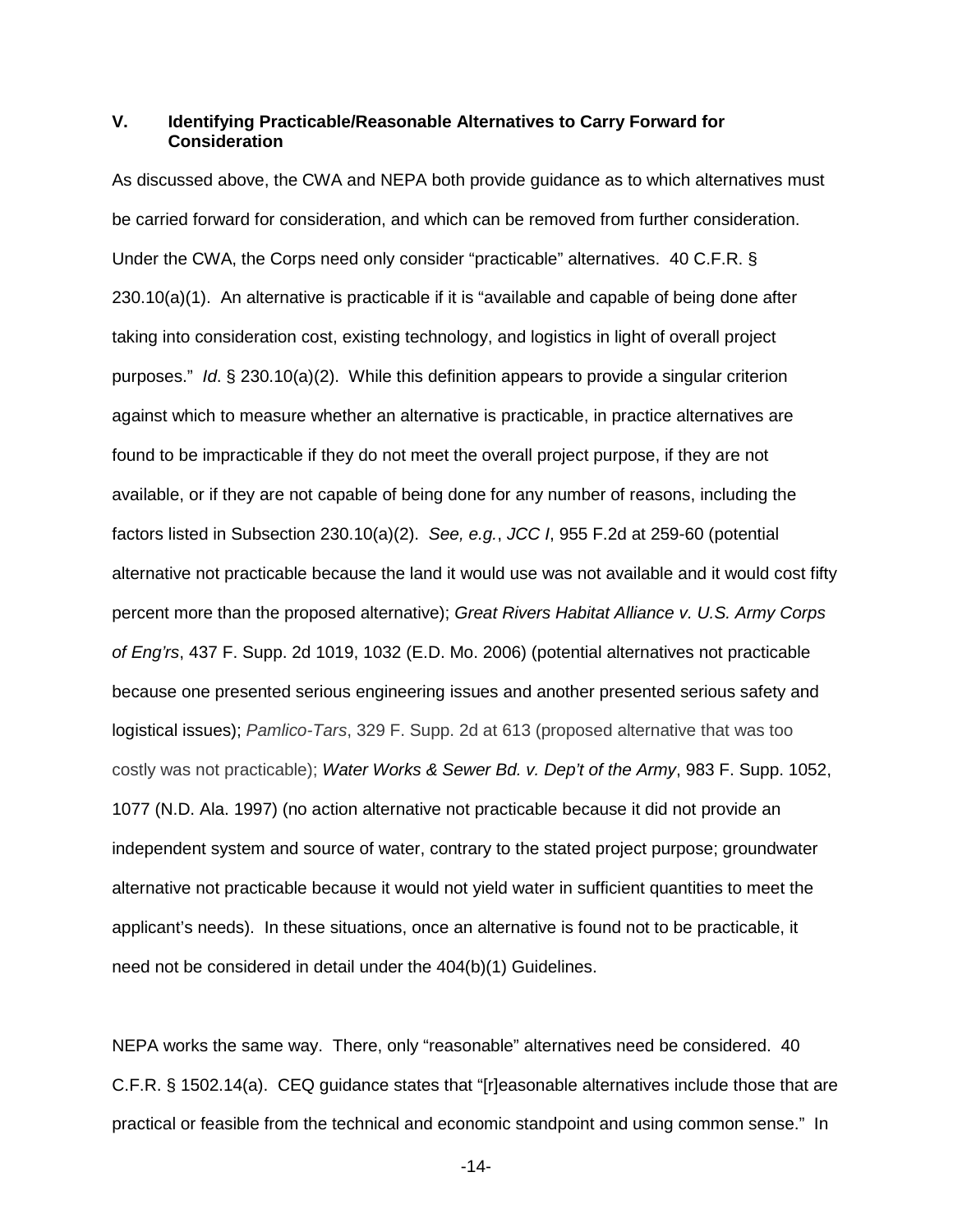### **V. Identifying Practicable/Reasonable Alternatives to Carry Forward for Consideration**

As discussed above, the CWA and NEPA both provide guidance as to which alternatives must be carried forward for consideration, and which can be removed from further consideration. Under the CWA, the Corps need only consider "practicable" alternatives. 40 C.F.R. § 230.10(a)(1). An alternative is practicable if it is "available and capable of being done after taking into consideration cost, existing technology, and logistics in light of overall project purposes." *Id*. § 230.10(a)(2). While this definition appears to provide a singular criterion against which to measure whether an alternative is practicable, in practice alternatives are found to be impracticable if they do not meet the overall project purpose, if they are not available, or if they are not capable of being done for any number of reasons, including the factors listed in Subsection 230.10(a)(2). *See, e.g.*, *JCC I*, 955 F.2d at 259-60 (potential alternative not practicable because the land it would use was not available and it would cost fifty percent more than the proposed alternative); *Great Rivers Habitat Alliance v. U.S. Army Corps of Eng'rs*, 437 F. Supp. 2d 1019, 1032 (E.D. Mo. 2006) (potential alternatives not practicable because one presented serious engineering issues and another presented serious safety and logistical issues); *Pamlico-Tars*, 329 F. Supp. 2d at 613 (proposed alternative that was too costly was not practicable); *Water Works & Sewer Bd. v. Dep't of the Army*, 983 F. Supp. 1052, 1077 (N.D. Ala. 1997) (no action alternative not practicable because it did not provide an independent system and source of water, contrary to the stated project purpose; groundwater alternative not practicable because it would not yield water in sufficient quantities to meet the applicant's needs). In these situations, once an alternative is found not to be practicable, it need not be considered in detail under the 404(b)(1) Guidelines.

NEPA works the same way. There, only "reasonable" alternatives need be considered. 40 C.F.R. § 1502.14(a). CEQ guidance states that "[r]easonable alternatives include those that are practical or feasible from the technical and economic standpoint and using common sense." In

-14-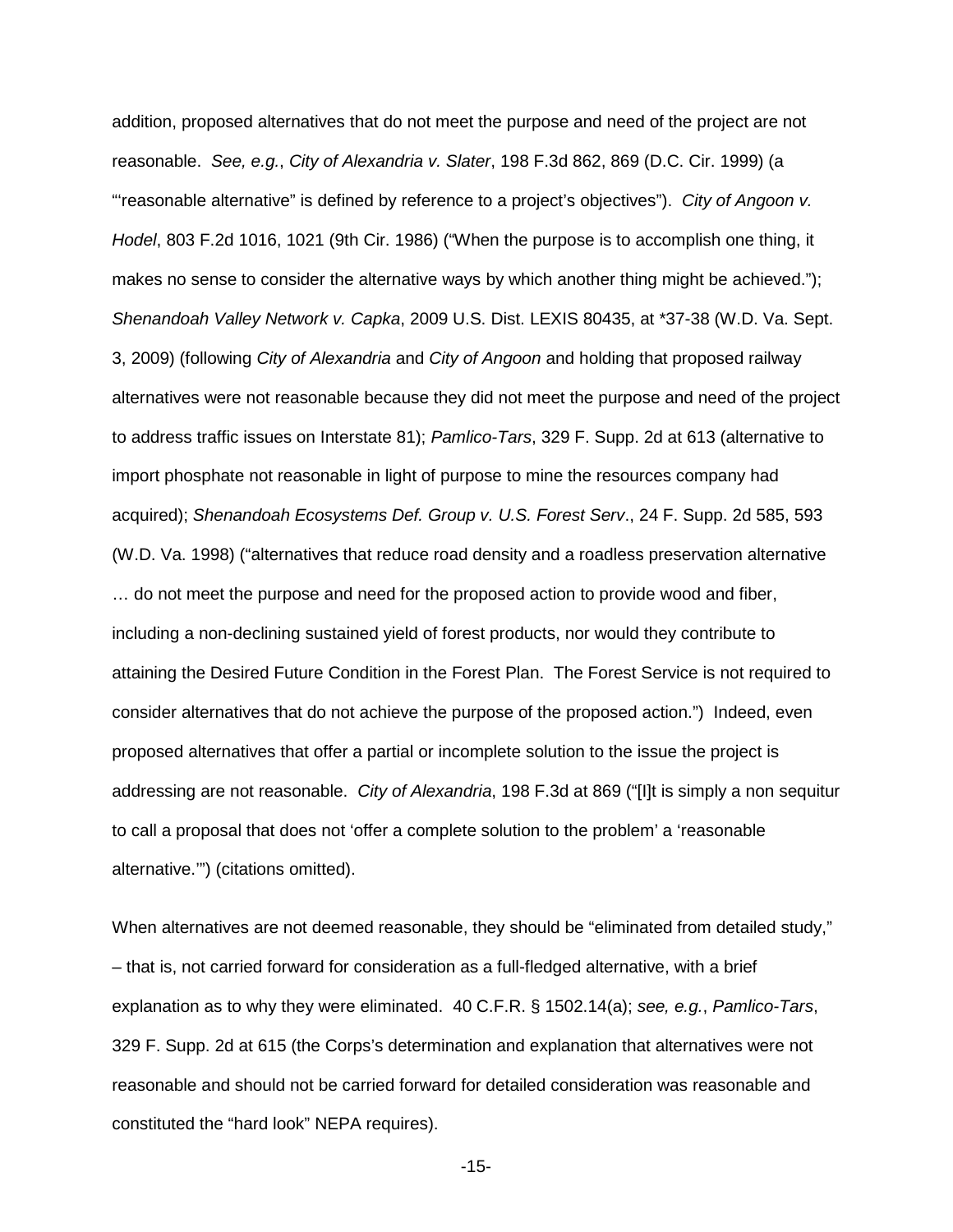addition, proposed alternatives that do not meet the purpose and need of the project are not reasonable. *See, e.g.*, *City of Alexandria v. Slater*, 198 F.3d 862, 869 (D.C. Cir. 1999) (a "'reasonable alternative" is defined by reference to a project's objectives"). *City of Angoon v. Hodel*, 803 F.2d 1016, 1021 (9th Cir. 1986) ("When the purpose is to accomplish one thing, it makes no sense to consider the alternative ways by which another thing might be achieved."); *Shenandoah Valley Network v. Capka*, 2009 U.S. Dist. LEXIS 80435, at \*37-38 (W.D. Va. Sept. 3, 2009) (following *City of Alexandria* and *City of Angoon* and holding that proposed railway alternatives were not reasonable because they did not meet the purpose and need of the project to address traffic issues on Interstate 81); *Pamlico-Tars*, 329 F. Supp. 2d at 613 (alternative to import phosphate not reasonable in light of purpose to mine the resources company had acquired); *Shenandoah Ecosystems Def. Group v. U.S. Forest Serv*., 24 F. Supp. 2d 585, 593 (W.D. Va. 1998) ("alternatives that reduce road density and a roadless preservation alternative … do not meet the purpose and need for the proposed action to provide wood and fiber, including a non-declining sustained yield of forest products, nor would they contribute to attaining the Desired Future Condition in the Forest Plan. The Forest Service is not required to consider alternatives that do not achieve the purpose of the proposed action.") Indeed, even proposed alternatives that offer a partial or incomplete solution to the issue the project is addressing are not reasonable. *City of Alexandria*, 198 F.3d at 869 ("[I]t is simply a non sequitur to call a proposal that does not 'offer a complete solution to the problem' a 'reasonable alternative.'") (citations omitted).

When alternatives are not deemed reasonable, they should be "eliminated from detailed study," – that is, not carried forward for consideration as a full-fledged alternative, with a brief explanation as to why they were eliminated. 40 C.F.R. § 1502.14(a); *see, e.g.*, *Pamlico-Tars*, 329 F. Supp. 2d at 615 (the Corps's determination and explanation that alternatives were not reasonable and should not be carried forward for detailed consideration was reasonable and constituted the "hard look" NEPA requires).

-15-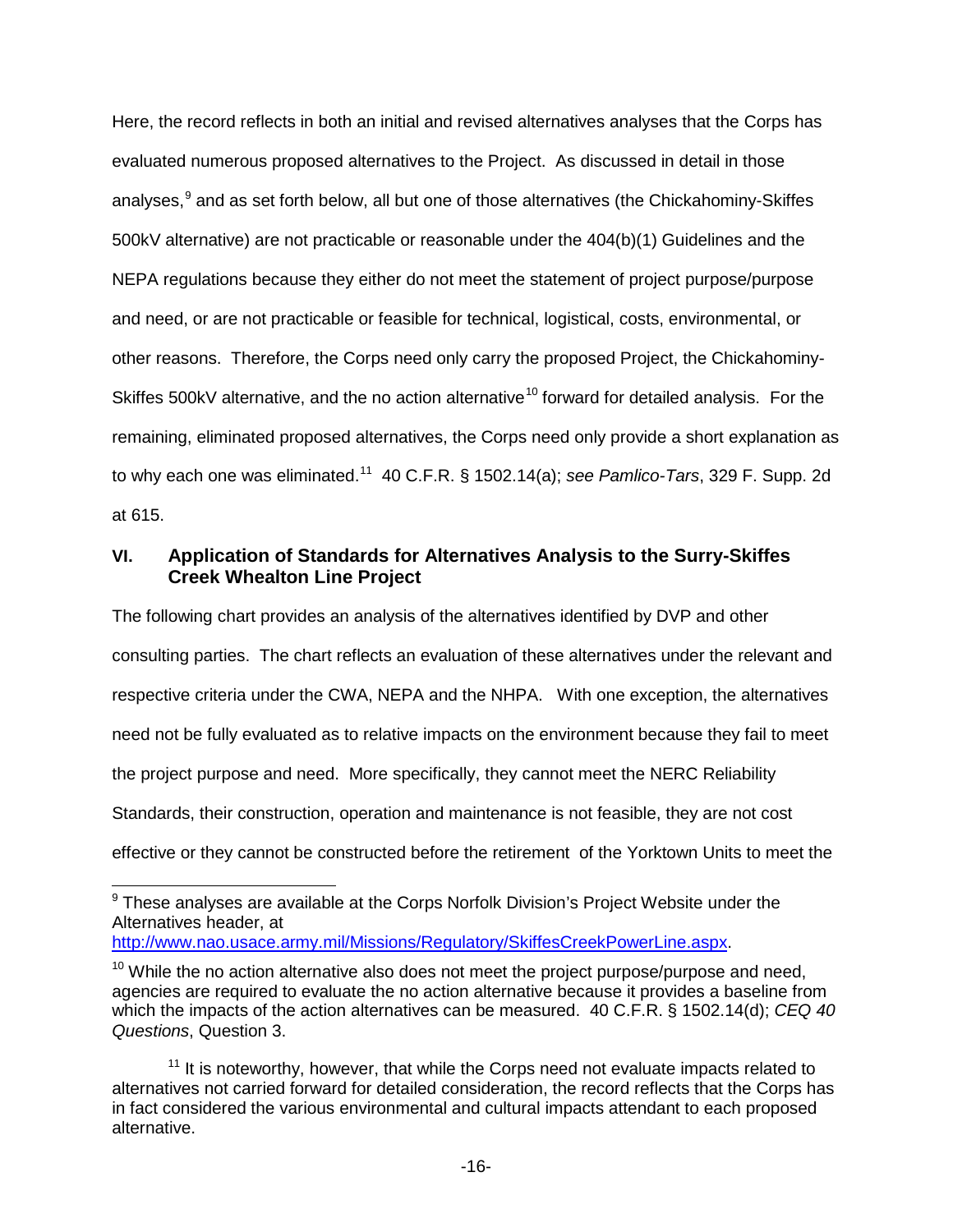Here, the record reflects in both an initial and revised alternatives analyses that the Corps has evaluated numerous proposed alternatives to the Project. As discussed in detail in those analyses.<sup>[9](#page-16-0)</sup> and as set forth below, all but one of those alternatives (the Chickahominy-Skiffes 500kV alternative) are not practicable or reasonable under the 404(b)(1) Guidelines and the NEPA regulations because they either do not meet the statement of project purpose/purpose and need, or are not practicable or feasible for technical, logistical, costs, environmental, or other reasons. Therefore, the Corps need only carry the proposed Project, the Chickahominy-Skiffes 500kV alternative, and the no action alternative<sup>[10](#page-16-1)</sup> forward for detailed analysis. For the remaining, eliminated proposed alternatives, the Corps need only provide a short explanation as to why each one was eliminated.[11](#page-16-2) 40 C.F.R. § 1502.14(a); *see Pamlico-Tars*, 329 F. Supp. 2d at 615.

## **VI. Application of Standards for Alternatives Analysis to the Surry-Skiffes Creek Whealton Line Project**

The following chart provides an analysis of the alternatives identified by DVP and other consulting parties. The chart reflects an evaluation of these alternatives under the relevant and respective criteria under the CWA, NEPA and the NHPA. With one exception, the alternatives need not be fully evaluated as to relative impacts on the environment because they fail to meet the project purpose and need. More specifically, they cannot meet the NERC Reliability Standards, their construction, operation and maintenance is not feasible, they are not cost effective or they cannot be constructed before the retirement of the Yorktown Units to meet the

<span id="page-16-0"></span> $9$  These analyses are available at the Corps Norfolk Division's Project Website under the Alternatives header, at

[http://www.nao.usace.army.mil/Missions/Regulatory/SkiffesCreekPowerLine.aspx.](http://www.nao.usace.army.mil/Missions/Regulatory/SkiffesCreekPowerLine.aspx)

<span id="page-16-1"></span> $10$  While the no action alternative also does not meet the project purpose/purpose and need, agencies are required to evaluate the no action alternative because it provides a baseline from which the impacts of the action alternatives can be measured. 40 C.F.R. § 1502.14(d); *CEQ 40 Questions*, Question 3.

<span id="page-16-2"></span> $11$  It is noteworthy, however, that while the Corps need not evaluate impacts related to alternatives not carried forward for detailed consideration, the record reflects that the Corps has in fact considered the various environmental and cultural impacts attendant to each proposed alternative.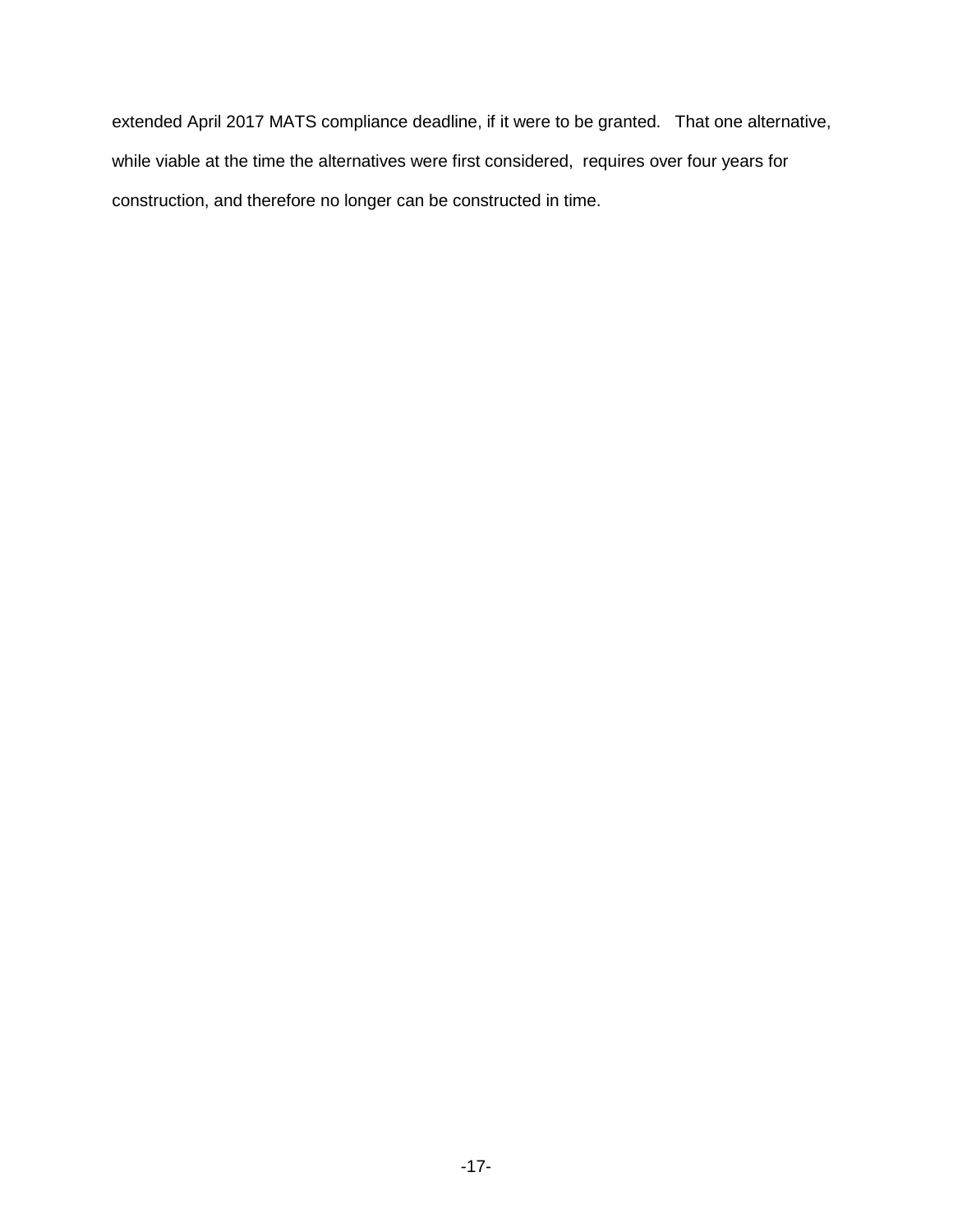extended April 2017 MATS compliance deadline, if it were to be granted. That one alternative, while viable at the time the alternatives were first considered, requires over four years for construction, and therefore no longer can be constructed in time.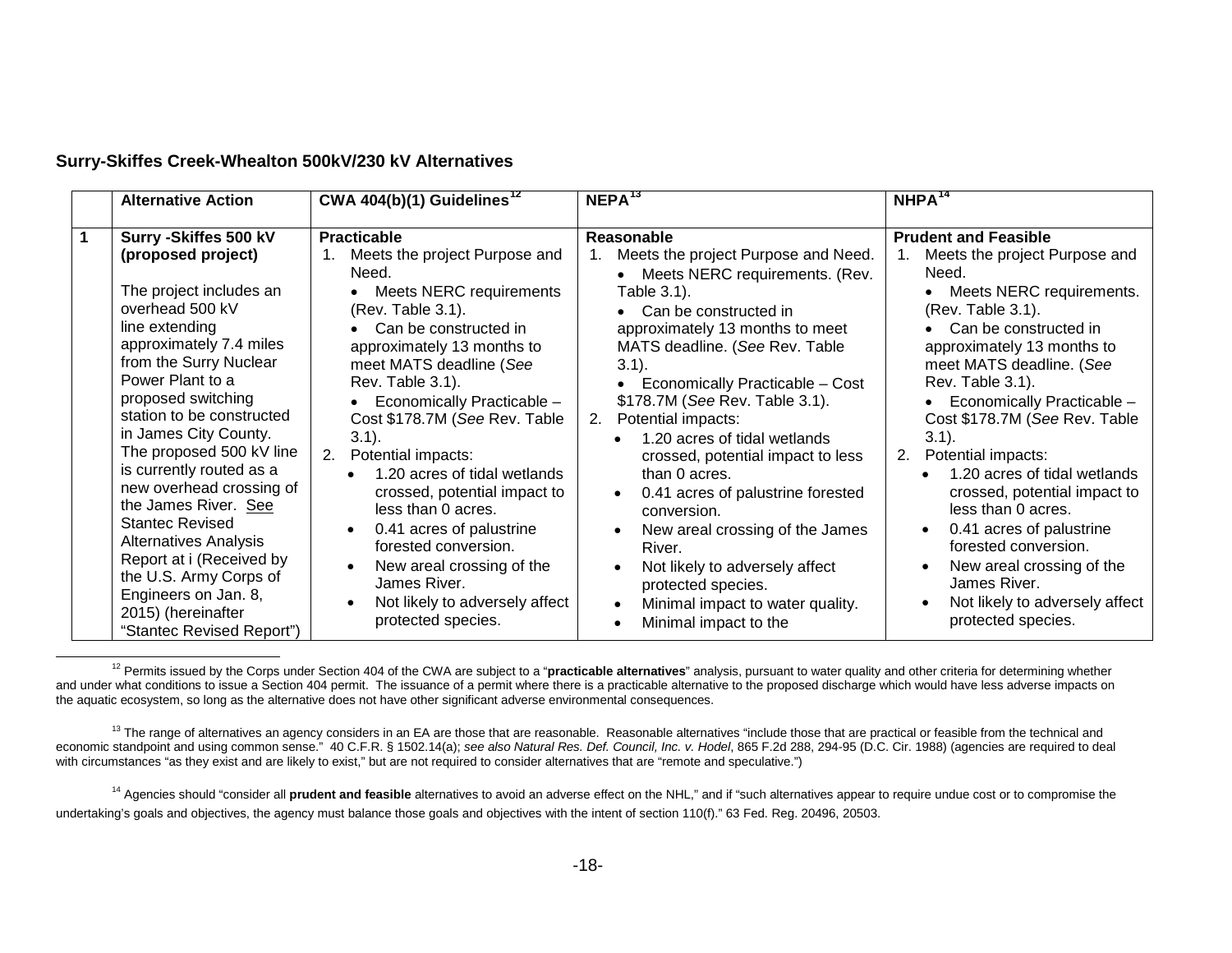<span id="page-18-2"></span><span id="page-18-1"></span><span id="page-18-0"></span>

|  | Surry-Skiffes Creek-Whealton 500kV/230 kV Alternatives |  |  |
|--|--------------------------------------------------------|--|--|
|--|--------------------------------------------------------|--|--|

| <b>Alternative Action</b>                                                                                                                                                                                                                                                                                                                                                                                                                                                                                                                                                | CWA 404(b)(1) Guidelines <sup>12</sup>                                                                                                                                                                                                                                                                                                                                                                                                                                                                                                                                         | NEPA <sup>13</sup>                                                                                                                                                                                                                                                                                                                                                                                                                                                                                                                                                                                                                                         | $NHPA^{14}$                                                                                                                                                                                                                                                                                                                                                                                                                                                                                                                                                                               |
|--------------------------------------------------------------------------------------------------------------------------------------------------------------------------------------------------------------------------------------------------------------------------------------------------------------------------------------------------------------------------------------------------------------------------------------------------------------------------------------------------------------------------------------------------------------------------|--------------------------------------------------------------------------------------------------------------------------------------------------------------------------------------------------------------------------------------------------------------------------------------------------------------------------------------------------------------------------------------------------------------------------------------------------------------------------------------------------------------------------------------------------------------------------------|------------------------------------------------------------------------------------------------------------------------------------------------------------------------------------------------------------------------------------------------------------------------------------------------------------------------------------------------------------------------------------------------------------------------------------------------------------------------------------------------------------------------------------------------------------------------------------------------------------------------------------------------------------|-------------------------------------------------------------------------------------------------------------------------------------------------------------------------------------------------------------------------------------------------------------------------------------------------------------------------------------------------------------------------------------------------------------------------------------------------------------------------------------------------------------------------------------------------------------------------------------------|
| Surry - Skiffes 500 kV<br>(proposed project)<br>The project includes an<br>overhead 500 kV<br>line extending<br>approximately 7.4 miles<br>from the Surry Nuclear<br>Power Plant to a<br>proposed switching<br>station to be constructed<br>in James City County.<br>The proposed 500 kV line<br>is currently routed as a<br>new overhead crossing of<br>the James River. See<br><b>Stantec Revised</b><br><b>Alternatives Analysis</b><br>Report at i (Received by<br>the U.S. Army Corps of<br>Engineers on Jan. 8,<br>2015) (hereinafter<br>"Stantec Revised Report") | <b>Practicable</b><br>Meets the project Purpose and<br>1.<br>Need.<br>Meets NERC requirements<br>(Rev. Table 3.1).<br>Can be constructed in<br>approximately 13 months to<br>meet MATS deadline (See<br>Rev. Table 3.1).<br>Economically Practicable -<br>Cost \$178.7M (See Rev. Table<br>$3.1$ ).<br>Potential impacts:<br>2.<br>1.20 acres of tidal wetlands<br>crossed, potential impact to<br>less than 0 acres.<br>0.41 acres of palustrine<br>forested conversion.<br>New areal crossing of the<br>James River.<br>Not likely to adversely affect<br>protected species. | <b>Reasonable</b><br>Meets the project Purpose and Need.<br>Meets NERC requirements. (Rev.<br>Table 3.1).<br>Can be constructed in<br>approximately 13 months to meet<br>MATS deadline. (See Rev. Table<br>$3.1$ ).<br>Economically Practicable - Cost<br>\$178.7M (See Rev. Table 3.1).<br>Potential impacts:<br>2.<br>1.20 acres of tidal wetlands<br>crossed, potential impact to less<br>than 0 acres.<br>0.41 acres of palustrine forested<br>$\bullet$<br>conversion.<br>New areal crossing of the James<br>$\bullet$<br>River.<br>Not likely to adversely affect<br>protected species.<br>Minimal impact to water quality.<br>Minimal impact to the | <b>Prudent and Feasible</b><br>Meets the project Purpose and<br>1.<br>Need.<br>Meets NERC requirements.<br>(Rev. Table 3.1).<br>Can be constructed in<br>approximately 13 months to<br>meet MATS deadline. (See<br>Rev. Table 3.1).<br>Economically Practicable -<br>Cost \$178.7M (See Rev. Table<br>$3.1$ ).<br>Potential impacts:<br>2.<br>1.20 acres of tidal wetlands<br>crossed, potential impact to<br>less than 0 acres.<br>0.41 acres of palustrine<br>forested conversion.<br>New areal crossing of the<br>James River.<br>Not likely to adversely affect<br>protected species. |

<sup>12</sup> Permits issued by the Corps under Section 404 of the CWA are subject to a "**practicable alternatives**" analysis, pursuant to water quality and other criteria for determining whether and under what conditions to issue a Section 404 permit. The issuance of a permit where there is a practicable alternative to the proposed discharge which would have less adverse impacts on the aquatic ecosystem, so long as the alternative does not have other significant adverse environmental consequences.

<sup>13</sup> The range of alternatives an agency considers in an EA are those that are reasonable. Reasonable alternatives "include those that are practical or feasible from the technical and economic standpoint and using common sense." 40 C.F.R. § 1502.14(a); *see also Natural Res. Def. Council, Inc. v. Hodel*, 865 F.2d 288, 294-95 (D.C. Cir. 1988) (agencies are required to deal with circumstances "as they exist and are likely to exist," but are not required to consider alternatives that are "remote and speculative.")

<sup>14</sup> Agencies should "consider all **prudent and feasible** alternatives to avoid an adverse effect on the NHL," and if "such alternatives appear to require undue cost or to compromise the undertaking's goals and objectives, the agency must balance those goals and objectives with the intent of section 110(f)." 63 Fed. Reg. 20496, 20503.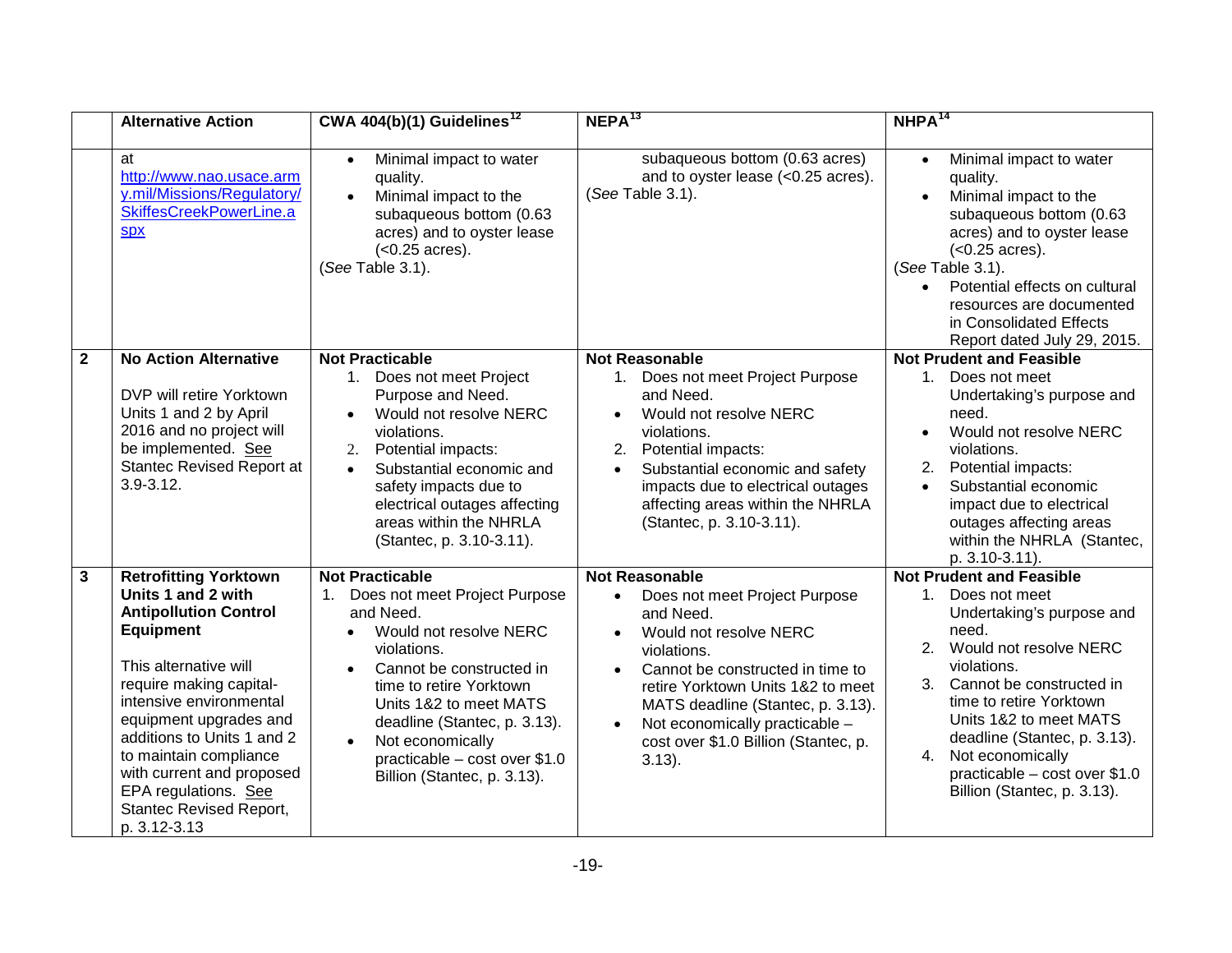|              | <b>Alternative Action</b>                                                                                                                                                                                                                                                                                                                                               | CWA $404(b)(1)$ Guidelines <sup>12</sup>                                                                                                                                                                                                                                                                                        | NEPA <sup>13</sup>                                                                                                                                                                                                                                                                                                                          | $NHPA^{14}$                                                                                                                                                                                                                                                                                                                                            |
|--------------|-------------------------------------------------------------------------------------------------------------------------------------------------------------------------------------------------------------------------------------------------------------------------------------------------------------------------------------------------------------------------|---------------------------------------------------------------------------------------------------------------------------------------------------------------------------------------------------------------------------------------------------------------------------------------------------------------------------------|---------------------------------------------------------------------------------------------------------------------------------------------------------------------------------------------------------------------------------------------------------------------------------------------------------------------------------------------|--------------------------------------------------------------------------------------------------------------------------------------------------------------------------------------------------------------------------------------------------------------------------------------------------------------------------------------------------------|
|              | at<br>http://www.nao.usace.arm<br>y.mil/Missions/Regulatory/<br>SkiffesCreekPowerLine.a<br><b>Spx</b>                                                                                                                                                                                                                                                                   | Minimal impact to water<br>$\bullet$<br>quality.<br>Minimal impact to the<br>subaqueous bottom (0.63<br>acres) and to oyster lease<br>$(<0.25$ acres).<br>(See Table 3.1).                                                                                                                                                      | subaqueous bottom (0.63 acres)<br>and to oyster lease (<0.25 acres).<br>(See Table 3.1).                                                                                                                                                                                                                                                    | Minimal impact to water<br>$\bullet$<br>quality.<br>Minimal impact to the<br>$\bullet$<br>subaqueous bottom (0.63<br>acres) and to oyster lease<br>$(<0.25$ acres).<br>(See Table 3.1).<br>Potential effects on cultural<br>resources are documented<br>in Consolidated Effects<br>Report dated July 29, 2015.                                         |
| $\mathbf{2}$ | <b>No Action Alternative</b><br>DVP will retire Yorktown<br>Units 1 and 2 by April<br>2016 and no project will<br>be implemented. See<br>Stantec Revised Report at<br>$3.9 - 3.12.$                                                                                                                                                                                     | <b>Not Practicable</b><br>1. Does not meet Project<br>Purpose and Need.<br>Would not resolve NERC<br>$\bullet$<br>violations.<br>Potential impacts:<br>2.<br>Substantial economic and<br>$\bullet$<br>safety impacts due to<br>electrical outages affecting<br>areas within the NHRLA<br>(Stantec, p. 3.10-3.11).               | <b>Not Reasonable</b><br>Does not meet Project Purpose<br>1.<br>and Need.<br>Would not resolve NERC<br>violations.<br>Potential impacts:<br>2.<br>Substantial economic and safety<br>impacts due to electrical outages<br>affecting areas within the NHRLA<br>(Stantec, p. 3.10-3.11).                                                      | <b>Not Prudent and Feasible</b><br>Does not meet<br>$1_{\cdot}$<br>Undertaking's purpose and<br>need.<br>Would not resolve NERC<br>$\bullet$<br>violations.<br>Potential impacts:<br>Substantial economic<br>$\bullet$<br>impact due to electrical<br>outages affecting areas<br>within the NHRLA (Stantec,<br>p. 3.10-3.11).                          |
| 3            | <b>Retrofitting Yorktown</b><br>Units 1 and 2 with<br><b>Antipollution Control</b><br><b>Equipment</b><br>This alternative will<br>require making capital-<br>intensive environmental<br>equipment upgrades and<br>additions to Units 1 and 2<br>to maintain compliance<br>with current and proposed<br>EPA regulations. See<br>Stantec Revised Report,<br>p. 3.12-3.13 | <b>Not Practicable</b><br>Does not meet Project Purpose<br>and Need.<br>Would not resolve NERC<br>$\bullet$<br>violations.<br>Cannot be constructed in<br>time to retire Yorktown<br>Units 1&2 to meet MATS<br>deadline (Stantec, p. 3.13).<br>Not economically<br>practicable - cost over \$1.0<br>Billion (Stantec, p. 3.13). | <b>Not Reasonable</b><br>Does not meet Project Purpose<br>and Need.<br>Would not resolve NERC<br>violations.<br>Cannot be constructed in time to<br>$\bullet$<br>retire Yorktown Units 1&2 to meet<br>MATS deadline (Stantec, p. 3.13).<br>Not economically practicable -<br>$\bullet$<br>cost over \$1.0 Billion (Stantec, p.<br>$3.13$ ). | <b>Not Prudent and Feasible</b><br>1.<br>Does not meet<br>Undertaking's purpose and<br>need.<br>2. Would not resolve NERC<br>violations.<br>3. Cannot be constructed in<br>time to retire Yorktown<br>Units 1&2 to meet MATS<br>deadline (Stantec, p. 3.13).<br>Not economically<br>4.<br>practicable - cost over \$1.0<br>Billion (Stantec, p. 3.13). |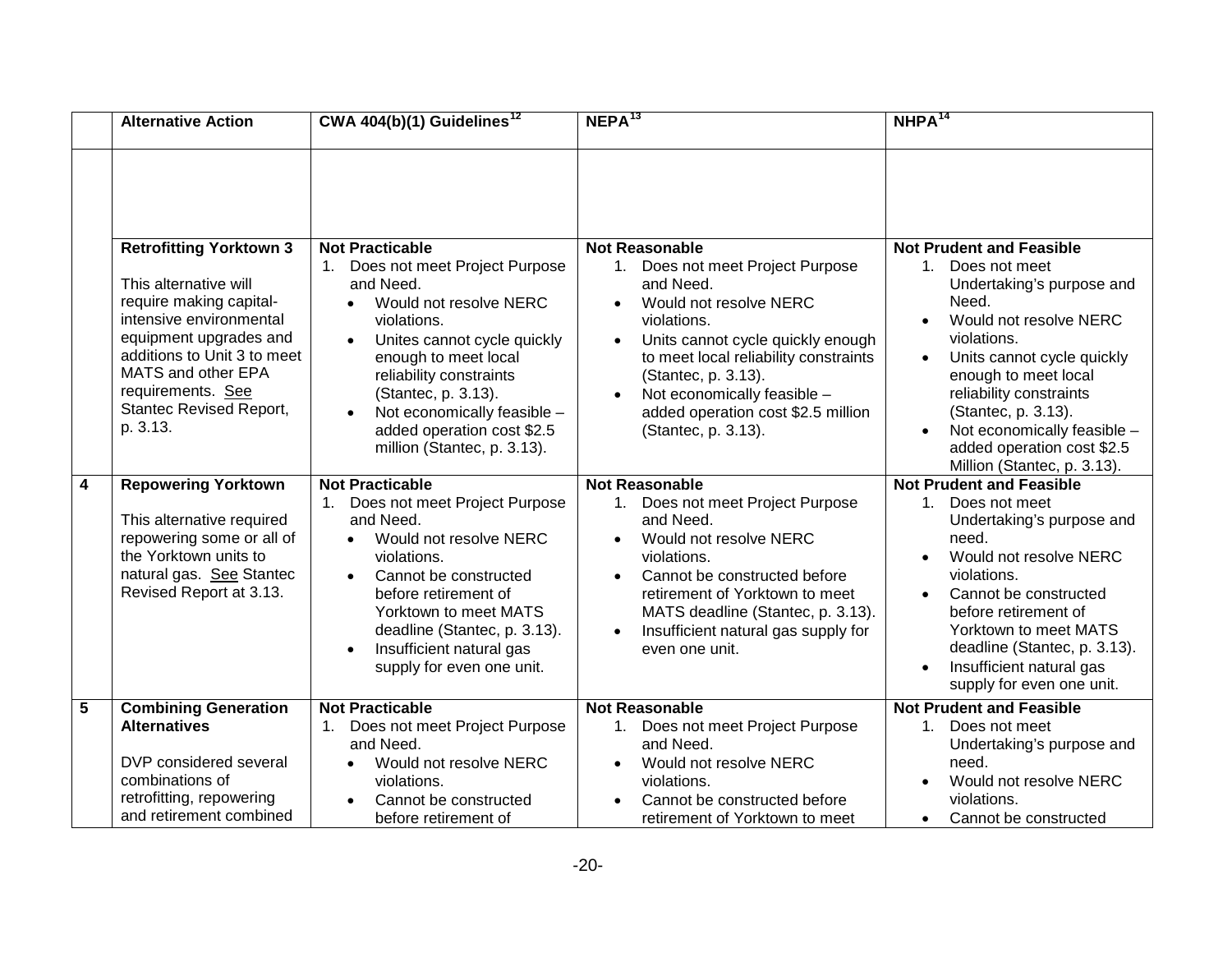|   | <b>Alternative Action</b>                                                                                                                                                                                                                                | CWA 404(b)(1) Guidelines <sup>12</sup>                                                                                                                                                                                                                                                                             | NEPA <sup>13</sup>                                                                                                                                                                                                                                                                                                               | $NHPA^{14}$                                                                                                                                                                                                                                                                                                                                                         |
|---|----------------------------------------------------------------------------------------------------------------------------------------------------------------------------------------------------------------------------------------------------------|--------------------------------------------------------------------------------------------------------------------------------------------------------------------------------------------------------------------------------------------------------------------------------------------------------------------|----------------------------------------------------------------------------------------------------------------------------------------------------------------------------------------------------------------------------------------------------------------------------------------------------------------------------------|---------------------------------------------------------------------------------------------------------------------------------------------------------------------------------------------------------------------------------------------------------------------------------------------------------------------------------------------------------------------|
|   |                                                                                                                                                                                                                                                          |                                                                                                                                                                                                                                                                                                                    |                                                                                                                                                                                                                                                                                                                                  |                                                                                                                                                                                                                                                                                                                                                                     |
|   | <b>Retrofitting Yorktown 3</b><br>This alternative will<br>require making capital-<br>intensive environmental<br>equipment upgrades and<br>additions to Unit 3 to meet<br>MATS and other EPA<br>requirements. See<br>Stantec Revised Report,<br>p. 3.13. | <b>Not Practicable</b><br>Does not meet Project Purpose<br>and Need.<br>Would not resolve NERC<br>violations.<br>Unites cannot cycle quickly<br>enough to meet local<br>reliability constraints<br>(Stantec, p. 3.13).<br>Not economically feasible -<br>added operation cost \$2.5<br>million (Stantec, p. 3.13). | <b>Not Reasonable</b><br>Does not meet Project Purpose<br>1.<br>and Need.<br>Would not resolve NERC<br>violations.<br>Units cannot cycle quickly enough<br>$\bullet$<br>to meet local reliability constraints<br>(Stantec, p. 3.13).<br>Not economically feasible -<br>added operation cost \$2.5 million<br>(Stantec, p. 3.13). | <b>Not Prudent and Feasible</b><br>Does not meet<br>1.<br>Undertaking's purpose and<br>Need.<br>Would not resolve NERC<br>$\bullet$<br>violations.<br>Units cannot cycle quickly<br>$\bullet$<br>enough to meet local<br>reliability constraints<br>(Stantec, p. 3.13).<br>Not economically feasible -<br>added operation cost \$2.5<br>Million (Stantec, p. 3.13). |
| 4 | <b>Repowering Yorktown</b><br>This alternative required<br>repowering some or all of<br>the Yorktown units to<br>natural gas. See Stantec<br>Revised Report at 3.13.                                                                                     | <b>Not Practicable</b><br>Does not meet Project Purpose<br>and Need.<br>Would not resolve NERC<br>$\bullet$<br>violations.<br>Cannot be constructed<br>before retirement of<br>Yorktown to meet MATS<br>deadline (Stantec, p. 3.13).<br>Insufficient natural gas<br>$\bullet$<br>supply for even one unit.         | <b>Not Reasonable</b><br>1. Does not meet Project Purpose<br>and Need.<br>Would not resolve NERC<br>$\bullet$<br>violations.<br>Cannot be constructed before<br>$\bullet$<br>retirement of Yorktown to meet<br>MATS deadline (Stantec, p. 3.13).<br>Insufficient natural gas supply for<br>even one unit.                        | <b>Not Prudent and Feasible</b><br>1 <sup>1</sup><br>Does not meet<br>Undertaking's purpose and<br>need.<br>Would not resolve NERC<br>$\bullet$<br>violations.<br>Cannot be constructed<br>$\bullet$<br>before retirement of<br>Yorktown to meet MATS<br>deadline (Stantec, p. 3.13).<br>Insufficient natural gas<br>supply for even one unit.                      |
| 5 | <b>Combining Generation</b><br><b>Alternatives</b><br>DVP considered several<br>combinations of<br>retrofitting, repowering<br>and retirement combined                                                                                                   | <b>Not Practicable</b><br>Does not meet Project Purpose<br>and Need.<br>Would not resolve NERC<br>violations.<br>Cannot be constructed<br>before retirement of                                                                                                                                                     | <b>Not Reasonable</b><br>1. Does not meet Project Purpose<br>and Need.<br>Would not resolve NERC<br>violations.<br>Cannot be constructed before<br>retirement of Yorktown to meet                                                                                                                                                | <b>Not Prudent and Feasible</b><br>Does not meet<br>1.<br>Undertaking's purpose and<br>need.<br>Would not resolve NERC<br>violations.<br>Cannot be constructed<br>$\bullet$                                                                                                                                                                                         |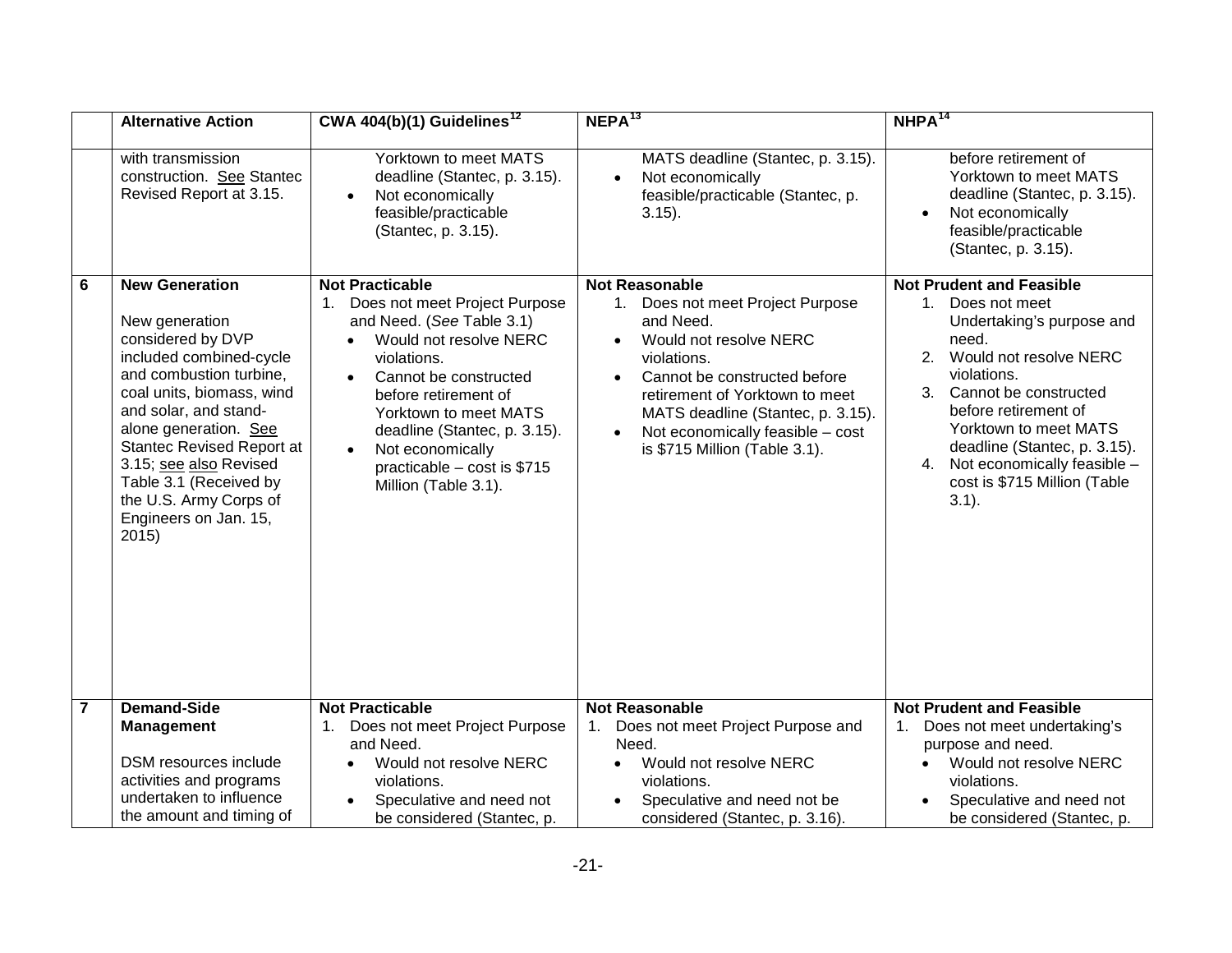|                | <b>Alternative Action</b>                                                                                                                                                                                                                                                                                                                            | CWA 404(b)(1) Guidelines <sup>12</sup>                                                                                                                                                                                                                                                                                                         | NEPA <sup>13</sup>                                                                                                                                                                                                                                                                             | $NHPA^{14}$                                                                                                                                                                                                                                                                                                                      |
|----------------|------------------------------------------------------------------------------------------------------------------------------------------------------------------------------------------------------------------------------------------------------------------------------------------------------------------------------------------------------|------------------------------------------------------------------------------------------------------------------------------------------------------------------------------------------------------------------------------------------------------------------------------------------------------------------------------------------------|------------------------------------------------------------------------------------------------------------------------------------------------------------------------------------------------------------------------------------------------------------------------------------------------|----------------------------------------------------------------------------------------------------------------------------------------------------------------------------------------------------------------------------------------------------------------------------------------------------------------------------------|
|                | with transmission<br>construction. See Stantec<br>Revised Report at 3.15.                                                                                                                                                                                                                                                                            | Yorktown to meet MATS<br>deadline (Stantec, p. 3.15).<br>Not economically<br>$\bullet$<br>feasible/practicable<br>(Stantec, p. 3.15).                                                                                                                                                                                                          | MATS deadline (Stantec, p. 3.15).<br>Not economically<br>feasible/practicable (Stantec, p.<br>$3.15$ ).                                                                                                                                                                                        | before retirement of<br>Yorktown to meet MATS<br>deadline (Stantec, p. 3.15).<br>Not economically<br>feasible/practicable<br>(Stantec, p. 3.15).                                                                                                                                                                                 |
| 6              | <b>New Generation</b><br>New generation<br>considered by DVP<br>included combined-cycle<br>and combustion turbine,<br>coal units, biomass, wind<br>and solar, and stand-<br>alone generation. See<br><b>Stantec Revised Report at</b><br>3.15; see also Revised<br>Table 3.1 (Received by<br>the U.S. Army Corps of<br>Engineers on Jan. 15,<br>2015 | <b>Not Practicable</b><br>Does not meet Project Purpose<br>and Need. (See Table 3.1)<br>Would not resolve NERC<br>$\bullet$<br>violations.<br>Cannot be constructed<br>before retirement of<br>Yorktown to meet MATS<br>deadline (Stantec, p. 3.15).<br>Not economically<br>$\bullet$<br>practicable $-$ cost is \$715<br>Million (Table 3.1). | <b>Not Reasonable</b><br>Does not meet Project Purpose<br>1.<br>and Need.<br>Would not resolve NERC<br>violations.<br>Cannot be constructed before<br>retirement of Yorktown to meet<br>MATS deadline (Stantec, p. 3.15).<br>Not economically feasible - cost<br>is \$715 Million (Table 3.1). | <b>Not Prudent and Feasible</b><br>1. Does not meet<br>Undertaking's purpose and<br>need.<br>2. Would not resolve NERC<br>violations.<br>3. Cannot be constructed<br>before retirement of<br>Yorktown to meet MATS<br>deadline (Stantec, p. 3.15).<br>4. Not economically feasible -<br>cost is \$715 Million (Table<br>$3.1$ ). |
| $\overline{7}$ | <b>Demand-Side</b>                                                                                                                                                                                                                                                                                                                                   | <b>Not Practicable</b>                                                                                                                                                                                                                                                                                                                         | <b>Not Reasonable</b>                                                                                                                                                                                                                                                                          | <b>Not Prudent and Feasible</b>                                                                                                                                                                                                                                                                                                  |
|                | <b>Management</b><br>DSM resources include<br>activities and programs<br>undertaken to influence<br>the amount and timing of                                                                                                                                                                                                                         | Does not meet Project Purpose<br>1.<br>and Need.<br>Would not resolve NERC<br>violations.<br>Speculative and need not<br>be considered (Stantec, p.                                                                                                                                                                                            | Does not meet Project Purpose and<br>1.<br>Need.<br>Would not resolve NERC<br>violations.<br>Speculative and need not be<br>considered (Stantec, p. 3.16).                                                                                                                                     | Does not meet undertaking's<br>purpose and need.<br>Would not resolve NERC<br>violations.<br>Speculative and need not<br>be considered (Stantec, p.                                                                                                                                                                              |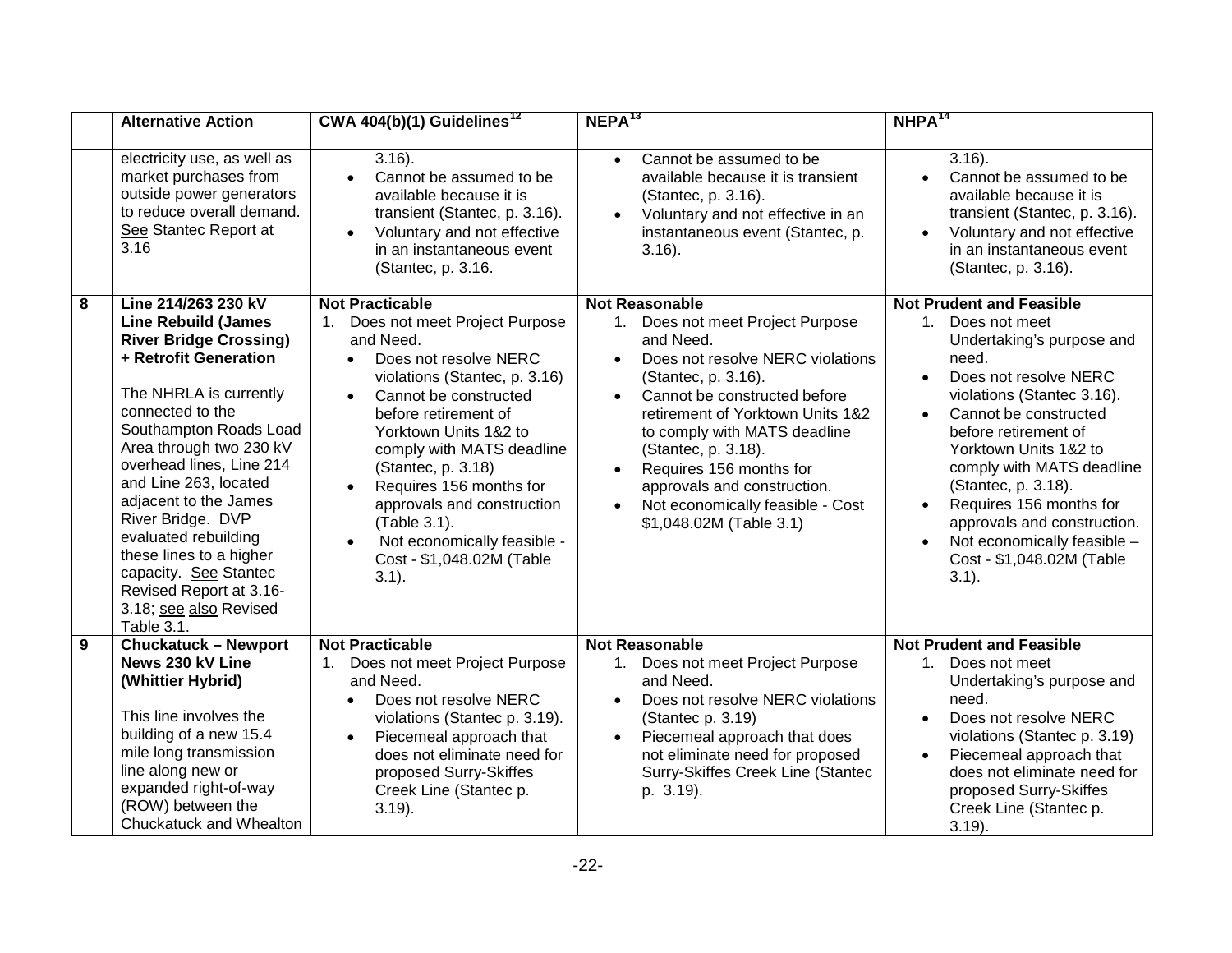|   | <b>Alternative Action</b>                                                                                                                                                                                                                                                                                                                                                                                                                                        | CWA $404(b)(1)$ Guidelines <sup>12</sup>                                                                                                                                                                                                                                                                                                                                                                                        | NEPA <sup>13</sup>                                                                                                                                                                                                                                                                                                                                                                                 | $NHPA^{14}$                                                                                                                                                                                                                                                                                                                                                                                                                                                         |
|---|------------------------------------------------------------------------------------------------------------------------------------------------------------------------------------------------------------------------------------------------------------------------------------------------------------------------------------------------------------------------------------------------------------------------------------------------------------------|---------------------------------------------------------------------------------------------------------------------------------------------------------------------------------------------------------------------------------------------------------------------------------------------------------------------------------------------------------------------------------------------------------------------------------|----------------------------------------------------------------------------------------------------------------------------------------------------------------------------------------------------------------------------------------------------------------------------------------------------------------------------------------------------------------------------------------------------|---------------------------------------------------------------------------------------------------------------------------------------------------------------------------------------------------------------------------------------------------------------------------------------------------------------------------------------------------------------------------------------------------------------------------------------------------------------------|
|   | electricity use, as well as<br>market purchases from<br>outside power generators<br>to reduce overall demand.<br>See Stantec Report at<br>3.16                                                                                                                                                                                                                                                                                                                   | $3.16$ ).<br>Cannot be assumed to be<br>available because it is<br>transient (Stantec, p. 3.16).<br>Voluntary and not effective<br>in an instantaneous event<br>(Stantec, p. 3.16.                                                                                                                                                                                                                                              | Cannot be assumed to be<br>$\bullet$<br>available because it is transient<br>(Stantec, p. 3.16).<br>Voluntary and not effective in an<br>instantaneous event (Stantec, p.<br>$3.16$ ).                                                                                                                                                                                                             | $3.16$ ).<br>Cannot be assumed to be<br>available because it is<br>transient (Stantec, p. 3.16).<br>Voluntary and not effective<br>in an instantaneous event<br>(Stantec, p. 3.16).                                                                                                                                                                                                                                                                                 |
| 8 | Line 214/263 230 kV<br><b>Line Rebuild (James</b><br><b>River Bridge Crossing)</b><br>+ Retrofit Generation<br>The NHRLA is currently<br>connected to the<br>Southampton Roads Load<br>Area through two 230 kV<br>overhead lines, Line 214<br>and Line 263, located<br>adjacent to the James<br>River Bridge. DVP<br>evaluated rebuilding<br>these lines to a higher<br>capacity. See Stantec<br>Revised Report at 3.16-<br>3.18; see also Revised<br>Table 3.1. | <b>Not Practicable</b><br>Does not meet Project Purpose<br>1.<br>and Need.<br>Does not resolve NERC<br>$\bullet$<br>violations (Stantec, p. 3.16)<br>Cannot be constructed<br>before retirement of<br>Yorktown Units 1&2 to<br>comply with MATS deadline<br>(Stantec, p. 3.18)<br>Requires 156 months for<br>approvals and construction<br>(Table 3.1).<br>Not economically feasible -<br>Cost - \$1,048.02M (Table<br>$3.1$ ). | <b>Not Reasonable</b><br>1. Does not meet Project Purpose<br>and Need.<br>Does not resolve NERC violations<br>(Stantec, p. 3.16).<br>Cannot be constructed before<br>$\bullet$<br>retirement of Yorktown Units 1&2<br>to comply with MATS deadline<br>(Stantec, p. 3.18).<br>Requires 156 months for<br>approvals and construction.<br>Not economically feasible - Cost<br>\$1,048.02M (Table 3.1) | <b>Not Prudent and Feasible</b><br>$1_{\cdot}$<br>Does not meet<br>Undertaking's purpose and<br>need.<br>Does not resolve NERC<br>$\bullet$<br>violations (Stantec 3.16).<br>Cannot be constructed<br>$\bullet$<br>before retirement of<br>Yorktown Units 1&2 to<br>comply with MATS deadline<br>(Stantec, p. 3.18).<br>Requires 156 months for<br>$\bullet$<br>approvals and construction.<br>Not economically feasible -<br>Cost - \$1,048.02M (Table<br>$3.1$ ). |
| 9 | <b>Chuckatuck - Newport</b><br>News 230 kV Line<br>(Whittier Hybrid)<br>This line involves the<br>building of a new 15.4<br>mile long transmission<br>line along new or<br>expanded right-of-way<br>(ROW) between the<br>Chuckatuck and Whealton                                                                                                                                                                                                                 | <b>Not Practicable</b><br>Does not meet Project Purpose<br>1.<br>and Need.<br>Does not resolve NERC<br>violations (Stantec p. 3.19).<br>Piecemeal approach that<br>$\bullet$<br>does not eliminate need for<br>proposed Surry-Skiffes<br>Creek Line (Stantec p.<br>$3.19$ ).                                                                                                                                                    | <b>Not Reasonable</b><br>1. Does not meet Project Purpose<br>and Need.<br>Does not resolve NERC violations<br>$\bullet$<br>(Stantec p. 3.19)<br>Piecemeal approach that does<br>$\bullet$<br>not eliminate need for proposed<br>Surry-Skiffes Creek Line (Stantec<br>p. 3.19).                                                                                                                     | <b>Not Prudent and Feasible</b><br>$1_{\cdot}$<br>Does not meet<br>Undertaking's purpose and<br>need.<br>Does not resolve NERC<br>$\bullet$<br>violations (Stantec p. 3.19)<br>Piecemeal approach that<br>does not eliminate need for<br>proposed Surry-Skiffes<br>Creek Line (Stantec p.<br>$3.19$ ).                                                                                                                                                              |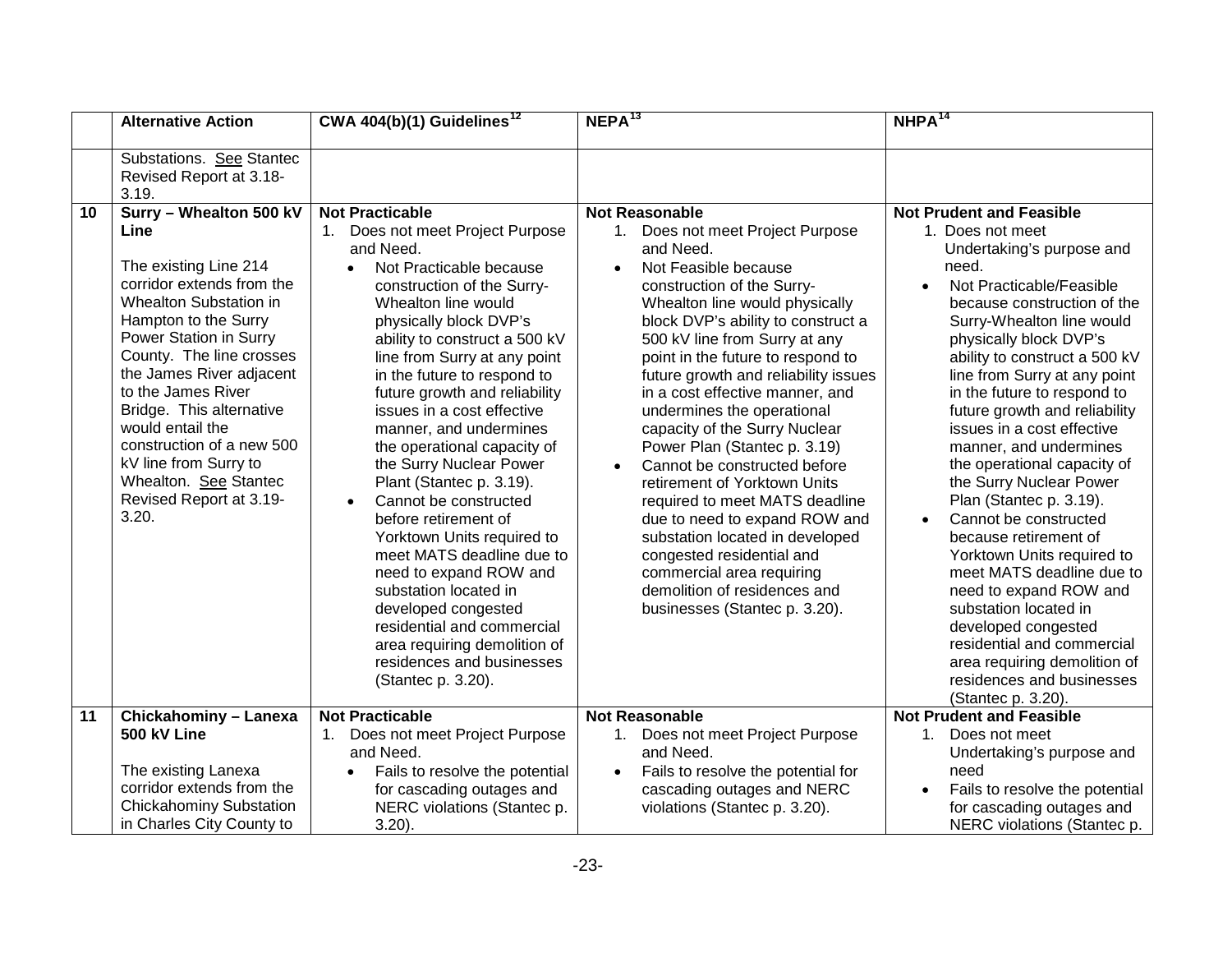|    | <b>Alternative Action</b>                                                                                                                                                                                                                                                                                                                                                                                          | CWA 404(b)(1) Guidelines <sup>12</sup>                                                                                                                                                                                                                                                                                                                                                                                                                                                                                                                                                                                                                                                                                                                                                            | NEPA <sup>13</sup>                                                                                                                                                                                                                                                                                                                                                                                                                                                                                                                                                                                                                                                                                                                                                 | $NHPA^{14}$                                                                                                                                                                                                                                                                                                                                                                                                                                                                                                                                                                                                                                                                                                                                                                                       |
|----|--------------------------------------------------------------------------------------------------------------------------------------------------------------------------------------------------------------------------------------------------------------------------------------------------------------------------------------------------------------------------------------------------------------------|---------------------------------------------------------------------------------------------------------------------------------------------------------------------------------------------------------------------------------------------------------------------------------------------------------------------------------------------------------------------------------------------------------------------------------------------------------------------------------------------------------------------------------------------------------------------------------------------------------------------------------------------------------------------------------------------------------------------------------------------------------------------------------------------------|--------------------------------------------------------------------------------------------------------------------------------------------------------------------------------------------------------------------------------------------------------------------------------------------------------------------------------------------------------------------------------------------------------------------------------------------------------------------------------------------------------------------------------------------------------------------------------------------------------------------------------------------------------------------------------------------------------------------------------------------------------------------|---------------------------------------------------------------------------------------------------------------------------------------------------------------------------------------------------------------------------------------------------------------------------------------------------------------------------------------------------------------------------------------------------------------------------------------------------------------------------------------------------------------------------------------------------------------------------------------------------------------------------------------------------------------------------------------------------------------------------------------------------------------------------------------------------|
|    | Substations. See Stantec<br>Revised Report at 3.18-<br>3.19.                                                                                                                                                                                                                                                                                                                                                       |                                                                                                                                                                                                                                                                                                                                                                                                                                                                                                                                                                                                                                                                                                                                                                                                   |                                                                                                                                                                                                                                                                                                                                                                                                                                                                                                                                                                                                                                                                                                                                                                    |                                                                                                                                                                                                                                                                                                                                                                                                                                                                                                                                                                                                                                                                                                                                                                                                   |
| 10 | Surry - Whealton 500 kV<br>Line<br>The existing Line 214<br>corridor extends from the<br>Whealton Substation in<br>Hampton to the Surry<br>Power Station in Surry<br>County. The line crosses<br>the James River adjacent<br>to the James River<br>Bridge. This alternative<br>would entail the<br>construction of a new 500<br>kV line from Surry to<br>Whealton. See Stantec<br>Revised Report at 3.19-<br>3.20. | <b>Not Practicable</b><br>1. Does not meet Project Purpose<br>and Need.<br>Not Practicable because<br>$\bullet$<br>construction of the Surry-<br>Whealton line would<br>physically block DVP's<br>ability to construct a 500 kV<br>line from Surry at any point<br>in the future to respond to<br>future growth and reliability<br>issues in a cost effective<br>manner, and undermines<br>the operational capacity of<br>the Surry Nuclear Power<br>Plant (Stantec p. 3.19).<br>Cannot be constructed<br>$\bullet$<br>before retirement of<br>Yorktown Units required to<br>meet MATS deadline due to<br>need to expand ROW and<br>substation located in<br>developed congested<br>residential and commercial<br>area requiring demolition of<br>residences and businesses<br>(Stantec p. 3.20). | <b>Not Reasonable</b><br>1. Does not meet Project Purpose<br>and Need.<br>Not Feasible because<br>$\bullet$<br>construction of the Surry-<br>Whealton line would physically<br>block DVP's ability to construct a<br>500 kV line from Surry at any<br>point in the future to respond to<br>future growth and reliability issues<br>in a cost effective manner, and<br>undermines the operational<br>capacity of the Surry Nuclear<br>Power Plan (Stantec p. 3.19)<br>Cannot be constructed before<br>retirement of Yorktown Units<br>required to meet MATS deadline<br>due to need to expand ROW and<br>substation located in developed<br>congested residential and<br>commercial area requiring<br>demolition of residences and<br>businesses (Stantec p. 3.20). | <b>Not Prudent and Feasible</b><br>1. Does not meet<br>Undertaking's purpose and<br>need.<br>Not Practicable/Feasible<br>because construction of the<br>Surry-Whealton line would<br>physically block DVP's<br>ability to construct a 500 kV<br>line from Surry at any point<br>in the future to respond to<br>future growth and reliability<br>issues in a cost effective<br>manner, and undermines<br>the operational capacity of<br>the Surry Nuclear Power<br>Plan (Stantec p. 3.19).<br>Cannot be constructed<br>because retirement of<br>Yorktown Units required to<br>meet MATS deadline due to<br>need to expand ROW and<br>substation located in<br>developed congested<br>residential and commercial<br>area requiring demolition of<br>residences and businesses<br>(Stantec p. 3.20). |
| 11 | <b>Chickahominy - Lanexa</b>                                                                                                                                                                                                                                                                                                                                                                                       | <b>Not Practicable</b>                                                                                                                                                                                                                                                                                                                                                                                                                                                                                                                                                                                                                                                                                                                                                                            | <b>Not Reasonable</b>                                                                                                                                                                                                                                                                                                                                                                                                                                                                                                                                                                                                                                                                                                                                              | <b>Not Prudent and Feasible</b>                                                                                                                                                                                                                                                                                                                                                                                                                                                                                                                                                                                                                                                                                                                                                                   |
|    | 500 kV Line<br>The existing Lanexa<br>corridor extends from the<br><b>Chickahominy Substation</b><br>in Charles City County to                                                                                                                                                                                                                                                                                     | Does not meet Project Purpose<br>1.<br>and Need.<br>Fails to resolve the potential<br>$\bullet$<br>for cascading outages and<br>NERC violations (Stantec p.<br>$3.20$ ).                                                                                                                                                                                                                                                                                                                                                                                                                                                                                                                                                                                                                          | 1. Does not meet Project Purpose<br>and Need.<br>Fails to resolve the potential for<br>cascading outages and NERC<br>violations (Stantec p. 3.20).                                                                                                                                                                                                                                                                                                                                                                                                                                                                                                                                                                                                                 | $1_{\cdot}$<br>Does not meet<br>Undertaking's purpose and<br>need<br>Fails to resolve the potential<br>for cascading outages and<br>NERC violations (Stantec p.                                                                                                                                                                                                                                                                                                                                                                                                                                                                                                                                                                                                                                   |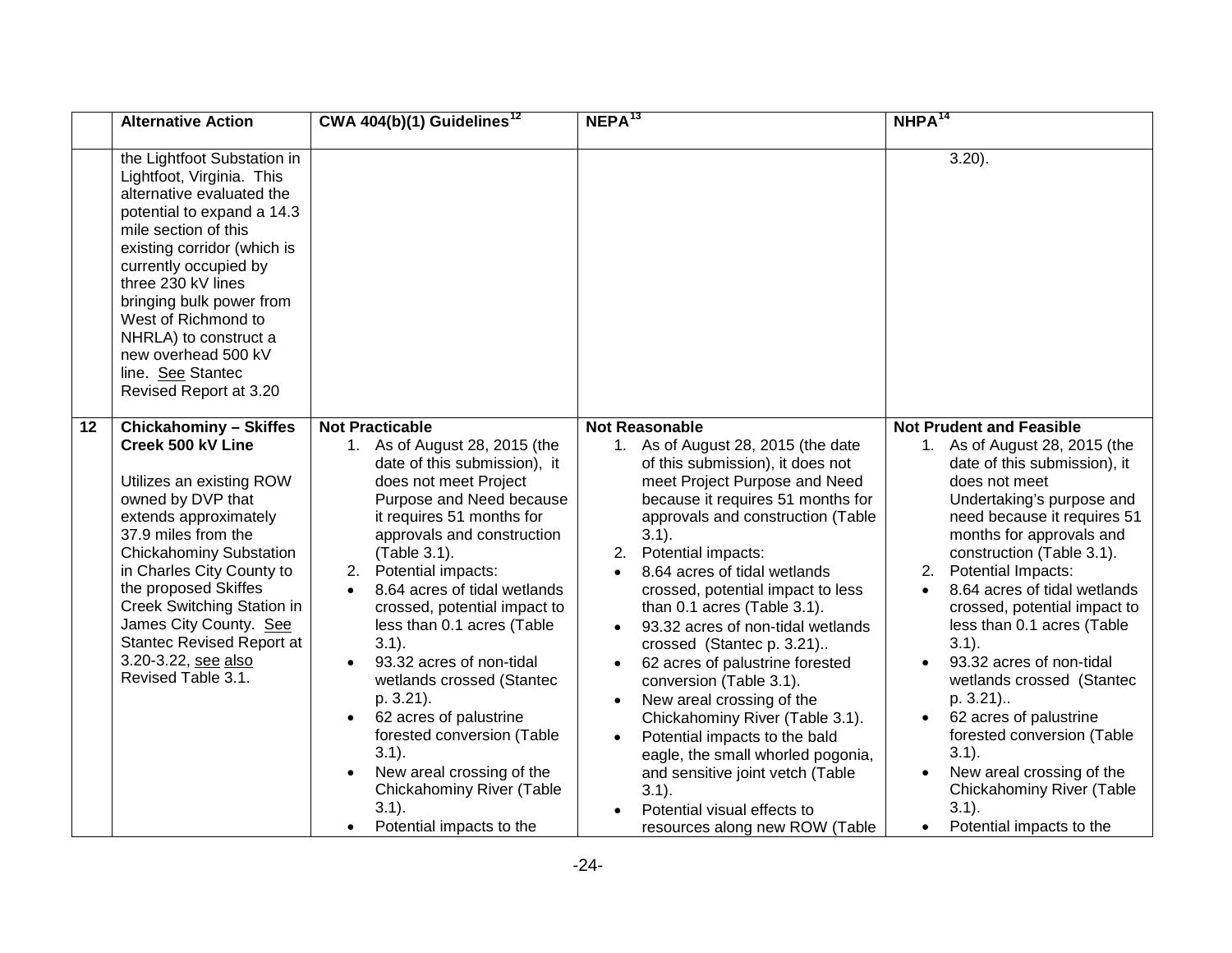|    | <b>Alternative Action</b>                                                                                                                                                                                                                                                                                                                                                           | CWA 404(b)(1) Guidelines <sup>12</sup>                                                                                                                                                                                                                                                                                                                                                                                                                                                                                                                                                                              | NEPA <sup>13</sup>                                                                                                                                                                                                                                                                                                                                                                                                                                                                                                                                                                                                                                                                                                                         | NHPA <sup>14</sup>                                                                                                                                                                                                                                                                                                                                                                                                                                                                                                                                                                                                                                                |
|----|-------------------------------------------------------------------------------------------------------------------------------------------------------------------------------------------------------------------------------------------------------------------------------------------------------------------------------------------------------------------------------------|---------------------------------------------------------------------------------------------------------------------------------------------------------------------------------------------------------------------------------------------------------------------------------------------------------------------------------------------------------------------------------------------------------------------------------------------------------------------------------------------------------------------------------------------------------------------------------------------------------------------|--------------------------------------------------------------------------------------------------------------------------------------------------------------------------------------------------------------------------------------------------------------------------------------------------------------------------------------------------------------------------------------------------------------------------------------------------------------------------------------------------------------------------------------------------------------------------------------------------------------------------------------------------------------------------------------------------------------------------------------------|-------------------------------------------------------------------------------------------------------------------------------------------------------------------------------------------------------------------------------------------------------------------------------------------------------------------------------------------------------------------------------------------------------------------------------------------------------------------------------------------------------------------------------------------------------------------------------------------------------------------------------------------------------------------|
|    | the Lightfoot Substation in<br>Lightfoot, Virginia. This<br>alternative evaluated the<br>potential to expand a 14.3<br>mile section of this<br>existing corridor (which is<br>currently occupied by<br>three 230 kV lines<br>bringing bulk power from<br>West of Richmond to<br>NHRLA) to construct a<br>new overhead 500 kV<br>line. See Stantec<br>Revised Report at 3.20         |                                                                                                                                                                                                                                                                                                                                                                                                                                                                                                                                                                                                                     |                                                                                                                                                                                                                                                                                                                                                                                                                                                                                                                                                                                                                                                                                                                                            | $3.20$ ).                                                                                                                                                                                                                                                                                                                                                                                                                                                                                                                                                                                                                                                         |
| 12 | <b>Chickahominy - Skiffes</b><br>Creek 500 kV Line<br>Utilizes an existing ROW<br>owned by DVP that<br>extends approximately<br>37.9 miles from the<br><b>Chickahominy Substation</b><br>in Charles City County to<br>the proposed Skiffes<br>Creek Switching Station in<br>James City County. See<br><b>Stantec Revised Report at</b><br>3.20-3.22, see also<br>Revised Table 3.1. | <b>Not Practicable</b><br>1. As of August 28, 2015 (the<br>date of this submission), it<br>does not meet Project<br>Purpose and Need because<br>it requires 51 months for<br>approvals and construction<br>(Table 3.1).<br>2. Potential impacts:<br>8.64 acres of tidal wetlands<br>$\bullet$<br>crossed, potential impact to<br>less than 0.1 acres (Table<br>$3.1$ ).<br>93.32 acres of non-tidal<br>wetlands crossed (Stantec<br>p. 3.21).<br>62 acres of palustrine<br>forested conversion (Table<br>$3.1$ ).<br>New areal crossing of the<br>Chickahominy River (Table<br>$3.1$ ).<br>Potential impacts to the | <b>Not Reasonable</b><br>1. As of August 28, 2015 (the date<br>of this submission), it does not<br>meet Project Purpose and Need<br>because it requires 51 months for<br>approvals and construction (Table<br>$3.1$ ).<br>2. Potential impacts:<br>8.64 acres of tidal wetlands<br>crossed, potential impact to less<br>than 0.1 acres (Table 3.1).<br>93.32 acres of non-tidal wetlands<br>crossed (Stantec p. 3.21)<br>62 acres of palustrine forested<br>conversion (Table 3.1).<br>New areal crossing of the<br>Chickahominy River (Table 3.1).<br>Potential impacts to the bald<br>eagle, the small whorled pogonia,<br>and sensitive joint vetch (Table<br>$3.1$ ).<br>Potential visual effects to<br>resources along new ROW (Table | <b>Not Prudent and Feasible</b><br>As of August 28, 2015 (the<br>1.<br>date of this submission), it<br>does not meet<br>Undertaking's purpose and<br>need because it requires 51<br>months for approvals and<br>construction (Table 3.1).<br>Potential Impacts:<br>2.<br>8.64 acres of tidal wetlands<br>$\bullet$<br>crossed, potential impact to<br>less than 0.1 acres (Table<br>$3.1$ ).<br>93.32 acres of non-tidal<br>wetlands crossed (Stantec<br>p. 3.21)<br>62 acres of palustrine<br>$\bullet$<br>forested conversion (Table<br>$3.1$ ).<br>New areal crossing of the<br>Chickahominy River (Table<br>$3.1$ ).<br>Potential impacts to the<br>$\bullet$ |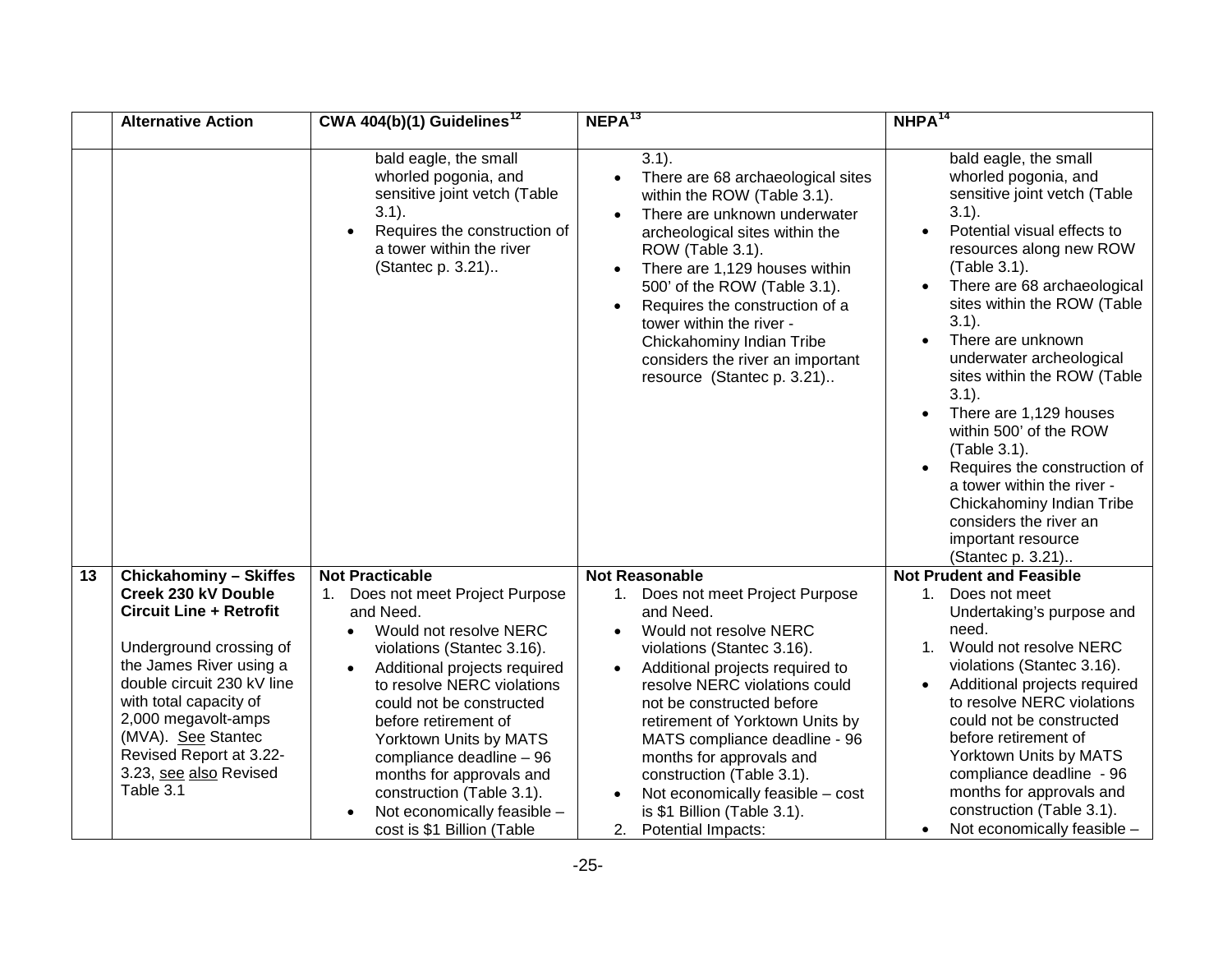|    | <b>Alternative Action</b>                                                                                                                                                                                                                                                          | CWA $4\overline{04(b)(1)}$ Guidelines <sup>12</sup>                                                                                                                                                                                                                                                                                                                                                                              | NEPA <sup>13</sup>                                                                                                                                                                                                                                                                                                                                                                                                                           | $NHPA^{14}$                                                                                                                                                                                                                                                                                                                                                                                                                                                                                                                                                                   |
|----|------------------------------------------------------------------------------------------------------------------------------------------------------------------------------------------------------------------------------------------------------------------------------------|----------------------------------------------------------------------------------------------------------------------------------------------------------------------------------------------------------------------------------------------------------------------------------------------------------------------------------------------------------------------------------------------------------------------------------|----------------------------------------------------------------------------------------------------------------------------------------------------------------------------------------------------------------------------------------------------------------------------------------------------------------------------------------------------------------------------------------------------------------------------------------------|-------------------------------------------------------------------------------------------------------------------------------------------------------------------------------------------------------------------------------------------------------------------------------------------------------------------------------------------------------------------------------------------------------------------------------------------------------------------------------------------------------------------------------------------------------------------------------|
|    |                                                                                                                                                                                                                                                                                    | bald eagle, the small<br>whorled pogonia, and<br>sensitive joint vetch (Table<br>$3.1$ ).<br>Requires the construction of<br>a tower within the river<br>(Stantec p. 3.21)                                                                                                                                                                                                                                                       | $3.1$ ).<br>There are 68 archaeological sites<br>within the ROW (Table 3.1).<br>There are unknown underwater<br>archeological sites within the<br>ROW (Table 3.1).<br>There are 1,129 houses within<br>500' of the ROW (Table 3.1).<br>Requires the construction of a<br>tower within the river -<br>Chickahominy Indian Tribe<br>considers the river an important<br>resource (Stantec p. 3.21)                                             | bald eagle, the small<br>whorled pogonia, and<br>sensitive joint vetch (Table<br>$3.1$ ).<br>Potential visual effects to<br>resources along new ROW<br>(Table 3.1).<br>There are 68 archaeological<br>sites within the ROW (Table<br>$3.1$ ).<br>There are unknown<br>underwater archeological<br>sites within the ROW (Table<br>$3.1$ ).<br>There are 1,129 houses<br>within 500' of the ROW<br>(Table 3.1).<br>Requires the construction of<br>a tower within the river -<br>Chickahominy Indian Tribe<br>considers the river an<br>important resource<br>(Stantec p. 3.21) |
| 13 | <b>Chickahominy - Skiffes</b>                                                                                                                                                                                                                                                      | <b>Not Practicable</b>                                                                                                                                                                                                                                                                                                                                                                                                           | <b>Not Reasonable</b>                                                                                                                                                                                                                                                                                                                                                                                                                        | <b>Not Prudent and Feasible</b>                                                                                                                                                                                                                                                                                                                                                                                                                                                                                                                                               |
|    | Creek 230 kV Double<br><b>Circuit Line + Retrofit</b><br>Underground crossing of<br>the James River using a<br>double circuit 230 kV line<br>with total capacity of<br>2,000 megavolt-amps<br>(MVA). See Stantec<br>Revised Report at 3.22-<br>3.23, see also Revised<br>Table 3.1 | Does not meet Project Purpose<br>1.<br>and Need.<br>Would not resolve NERC<br>$\bullet$<br>violations (Stantec 3.16).<br>Additional projects required<br>$\bullet$<br>to resolve NERC violations<br>could not be constructed<br>before retirement of<br>Yorktown Units by MATS<br>compliance deadline - 96<br>months for approvals and<br>construction (Table 3.1).<br>Not economically feasible -<br>cost is \$1 Billion (Table | Does not meet Project Purpose<br>1.<br>and Need.<br>Would not resolve NERC<br>violations (Stantec 3.16).<br>Additional projects required to<br>resolve NERC violations could<br>not be constructed before<br>retirement of Yorktown Units by<br>MATS compliance deadline - 96<br>months for approvals and<br>construction (Table 3.1).<br>Not economically feasible - cost<br>is \$1 Billion (Table 3.1).<br><b>Potential Impacts:</b><br>2. | 1.<br>Does not meet<br>Undertaking's purpose and<br>need.<br>1. Would not resolve NERC<br>violations (Stantec 3.16).<br>Additional projects required<br>to resolve NERC violations<br>could not be constructed<br>before retirement of<br>Yorktown Units by MATS<br>compliance deadline - 96<br>months for approvals and<br>construction (Table 3.1).<br>Not economically feasible -<br>$\bullet$                                                                                                                                                                             |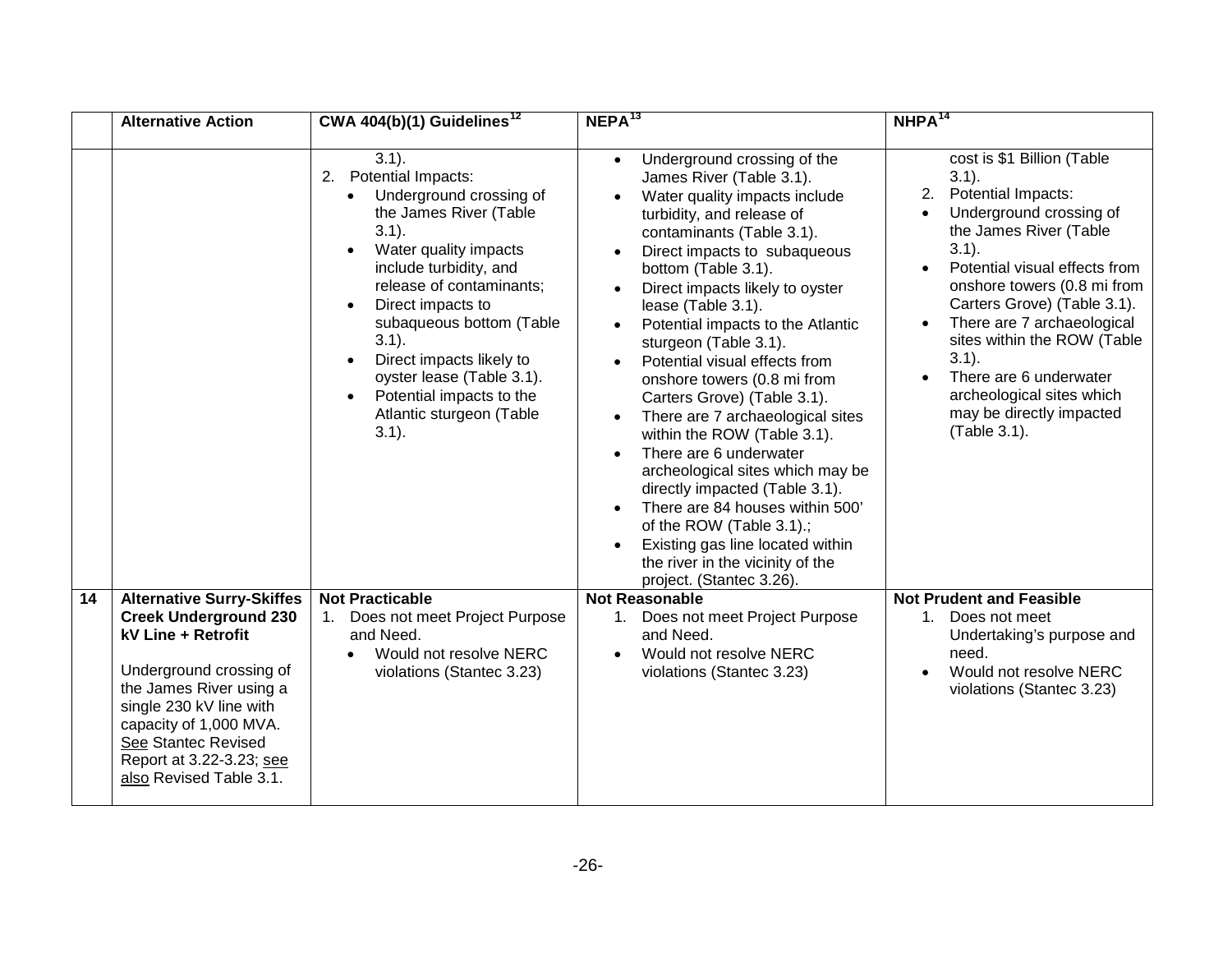|    | <b>Alternative Action</b>                                                                                                                                                                                                                   | CWA 404(b)(1) Guidelines <sup>12</sup>                                                                                                                                                                                                                                                                                                                                                                   | $NEPA^{13}$                                                                                                                                                                                                                                                                                                                                                                                                                                                                                                                                                                                                                                                                                                                                                                        | $NHPA^{14}$                                                                                                                                                                                                                                                                                                                                                                                                                 |
|----|---------------------------------------------------------------------------------------------------------------------------------------------------------------------------------------------------------------------------------------------|----------------------------------------------------------------------------------------------------------------------------------------------------------------------------------------------------------------------------------------------------------------------------------------------------------------------------------------------------------------------------------------------------------|------------------------------------------------------------------------------------------------------------------------------------------------------------------------------------------------------------------------------------------------------------------------------------------------------------------------------------------------------------------------------------------------------------------------------------------------------------------------------------------------------------------------------------------------------------------------------------------------------------------------------------------------------------------------------------------------------------------------------------------------------------------------------------|-----------------------------------------------------------------------------------------------------------------------------------------------------------------------------------------------------------------------------------------------------------------------------------------------------------------------------------------------------------------------------------------------------------------------------|
|    |                                                                                                                                                                                                                                             | $3.1$ ).<br>2.<br>Potential Impacts:<br>Underground crossing of<br>$\bullet$<br>the James River (Table<br>$3.1$ ).<br>Water quality impacts<br>$\bullet$<br>include turbidity, and<br>release of contaminants;<br>Direct impacts to<br>subaqueous bottom (Table<br>$3.1$ ).<br>Direct impacts likely to<br>oyster lease (Table 3.1).<br>Potential impacts to the<br>Atlantic sturgeon (Table<br>$3.1$ ). | Underground crossing of the<br>$\bullet$<br>James River (Table 3.1).<br>Water quality impacts include<br>turbidity, and release of<br>contaminants (Table 3.1).<br>Direct impacts to subaqueous<br>bottom (Table 3.1).<br>Direct impacts likely to oyster<br>lease (Table 3.1).<br>Potential impacts to the Atlantic<br>sturgeon (Table 3.1).<br>Potential visual effects from<br>onshore towers (0.8 mi from<br>Carters Grove) (Table 3.1).<br>There are 7 archaeological sites<br>within the ROW (Table 3.1).<br>There are 6 underwater<br>archeological sites which may be<br>directly impacted (Table 3.1).<br>There are 84 houses within 500'<br>of the ROW (Table 3.1).;<br>Existing gas line located within<br>the river in the vicinity of the<br>project. (Stantec 3.26). | cost is \$1 Billion (Table<br>$3.1$ ).<br>2.<br>Potential Impacts:<br>Underground crossing of<br>$\bullet$<br>the James River (Table<br>$3.1$ ).<br>Potential visual effects from<br>onshore towers (0.8 mi from<br>Carters Grove) (Table 3.1).<br>There are 7 archaeological<br>sites within the ROW (Table<br>$3.1$ ).<br>There are 6 underwater<br>archeological sites which<br>may be directly impacted<br>(Table 3.1). |
| 14 | <b>Alternative Surry-Skiffes</b>                                                                                                                                                                                                            | <b>Not Practicable</b>                                                                                                                                                                                                                                                                                                                                                                                   | <b>Not Reasonable</b>                                                                                                                                                                                                                                                                                                                                                                                                                                                                                                                                                                                                                                                                                                                                                              | <b>Not Prudent and Feasible</b>                                                                                                                                                                                                                                                                                                                                                                                             |
|    | <b>Creek Underground 230</b><br>kV Line + Retrofit<br>Underground crossing of<br>the James River using a<br>single 230 kV line with<br>capacity of 1,000 MVA.<br>See Stantec Revised<br>Report at 3.22-3.23; see<br>also Revised Table 3.1. | 1. Does not meet Project Purpose<br>and Need.<br>Would not resolve NERC<br>$\bullet$<br>violations (Stantec 3.23)                                                                                                                                                                                                                                                                                        | 1. Does not meet Project Purpose<br>and Need.<br>Would not resolve NERC<br>violations (Stantec 3.23)                                                                                                                                                                                                                                                                                                                                                                                                                                                                                                                                                                                                                                                                               | Does not meet<br>1.<br>Undertaking's purpose and<br>need.<br>Would not resolve NERC<br>violations (Stantec 3.23)                                                                                                                                                                                                                                                                                                            |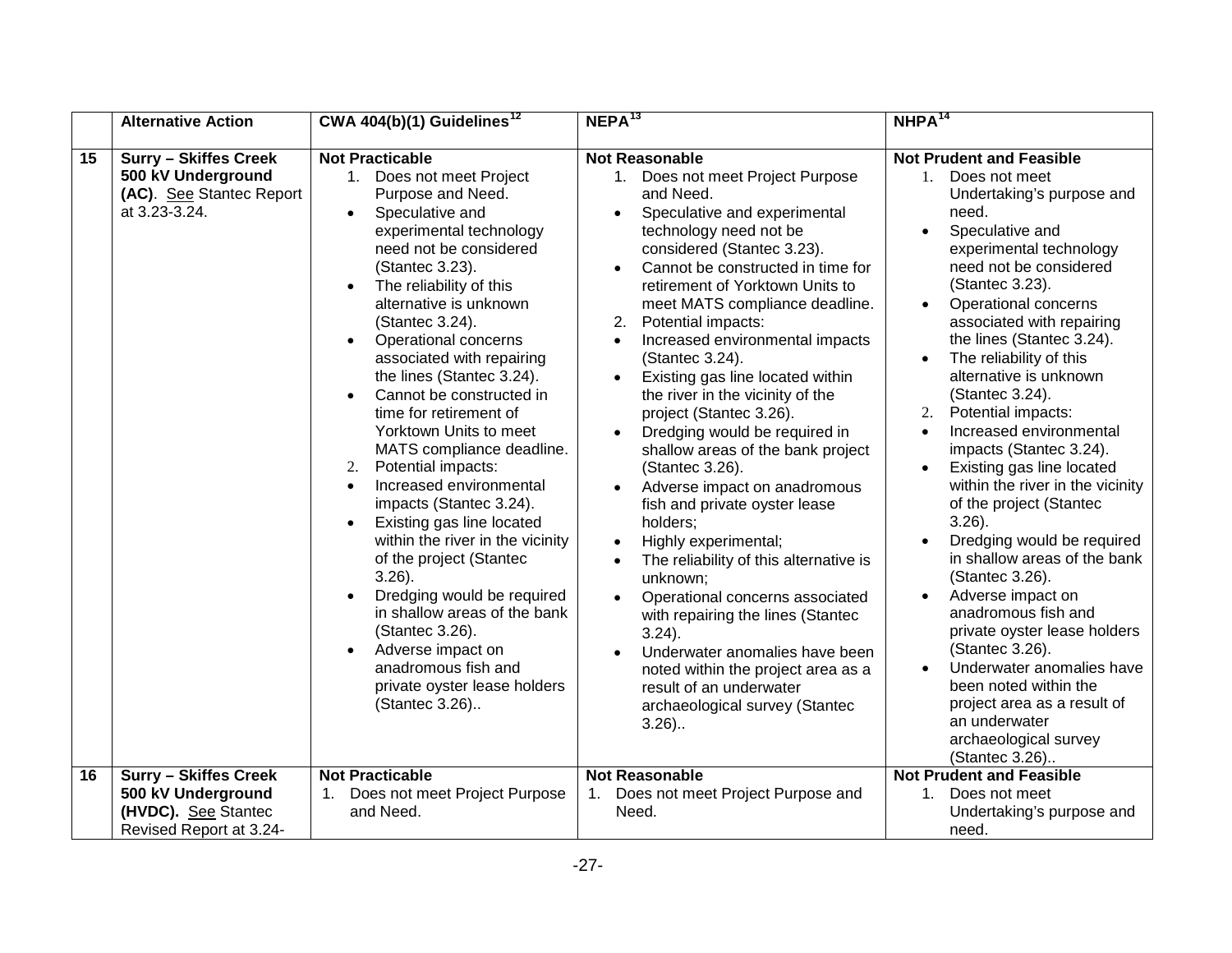|    | <b>Alternative Action</b>                                                                       | CWA 404(b)(1) Guidelines <sup>12</sup>                                                                                                                                                                                                                                                                                                                                                                                                                                                                                                                                                                                                                                                                                                                                                                                                                                                                         | NEPA <sup>13</sup>                                                                                                                                                                                                                                                                                                                                                                                                                                                                                                                                                                                                                                                                                                                                                                                                                                                                                                                                                                | $NHPA^{14}$                                                                                                                                                                                                                                                                                                                                                                                                                                                                                                                                                                                                                                                                                                                                                                                                                                                                   |
|----|-------------------------------------------------------------------------------------------------|----------------------------------------------------------------------------------------------------------------------------------------------------------------------------------------------------------------------------------------------------------------------------------------------------------------------------------------------------------------------------------------------------------------------------------------------------------------------------------------------------------------------------------------------------------------------------------------------------------------------------------------------------------------------------------------------------------------------------------------------------------------------------------------------------------------------------------------------------------------------------------------------------------------|-----------------------------------------------------------------------------------------------------------------------------------------------------------------------------------------------------------------------------------------------------------------------------------------------------------------------------------------------------------------------------------------------------------------------------------------------------------------------------------------------------------------------------------------------------------------------------------------------------------------------------------------------------------------------------------------------------------------------------------------------------------------------------------------------------------------------------------------------------------------------------------------------------------------------------------------------------------------------------------|-------------------------------------------------------------------------------------------------------------------------------------------------------------------------------------------------------------------------------------------------------------------------------------------------------------------------------------------------------------------------------------------------------------------------------------------------------------------------------------------------------------------------------------------------------------------------------------------------------------------------------------------------------------------------------------------------------------------------------------------------------------------------------------------------------------------------------------------------------------------------------|
| 15 | <b>Surry - Skiffes Creek</b><br>500 kV Underground<br>(AC). See Stantec Report<br>at 3.23-3.24. | <b>Not Practicable</b><br>1. Does not meet Project<br>Purpose and Need.<br>Speculative and<br>$\bullet$<br>experimental technology<br>need not be considered<br>(Stantec 3.23).<br>The reliability of this<br>$\bullet$<br>alternative is unknown<br>(Stantec 3.24).<br>Operational concerns<br>$\bullet$<br>associated with repairing<br>the lines (Stantec 3.24).<br>Cannot be constructed in<br>$\bullet$<br>time for retirement of<br>Yorktown Units to meet<br>MATS compliance deadline.<br>Potential impacts:<br>2.<br>Increased environmental<br>$\bullet$<br>impacts (Stantec 3.24).<br>Existing gas line located<br>$\bullet$<br>within the river in the vicinity<br>of the project (Stantec<br>$3.26$ ).<br>Dredging would be required<br>in shallow areas of the bank<br>(Stantec 3.26).<br>Adverse impact on<br>$\bullet$<br>anadromous fish and<br>private oyster lease holders<br>(Stantec 3.26) | <b>Not Reasonable</b><br>1. Does not meet Project Purpose<br>and Need.<br>Speculative and experimental<br>technology need not be<br>considered (Stantec 3.23).<br>Cannot be constructed in time for<br>retirement of Yorktown Units to<br>meet MATS compliance deadline.<br>2.<br>Potential impacts:<br>Increased environmental impacts<br>$\bullet$<br>(Stantec 3.24).<br>Existing gas line located within<br>$\bullet$<br>the river in the vicinity of the<br>project (Stantec 3.26).<br>Dredging would be required in<br>shallow areas of the bank project<br>(Stantec 3.26).<br>Adverse impact on anadromous<br>fish and private oyster lease<br>holders;<br>Highly experimental;<br>The reliability of this alternative is<br>unknown;<br>Operational concerns associated<br>with repairing the lines (Stantec<br>$3.24$ ).<br>Underwater anomalies have been<br>noted within the project area as a<br>result of an underwater<br>archaeological survey (Stantec<br>$3.26$ ) | <b>Not Prudent and Feasible</b><br>1.<br>Does not meet<br>Undertaking's purpose and<br>need.<br>Speculative and<br>experimental technology<br>need not be considered<br>(Stantec 3.23).<br>Operational concerns<br>associated with repairing<br>the lines (Stantec 3.24).<br>The reliability of this<br>alternative is unknown<br>(Stantec 3.24).<br>Potential impacts:<br>2.<br>Increased environmental<br>impacts (Stantec 3.24).<br>Existing gas line located<br>within the river in the vicinity<br>of the project (Stantec<br>$3.26$ ).<br>Dredging would be required<br>in shallow areas of the bank<br>(Stantec 3.26).<br>Adverse impact on<br>anadromous fish and<br>private oyster lease holders<br>(Stantec 3.26).<br>Underwater anomalies have<br>been noted within the<br>project area as a result of<br>an underwater<br>archaeological survey<br>(Stantec 3.26) |
| 16 | Surry - Skiffes Creek<br>500 kV Underground<br>(HVDC). See Stantec<br>Revised Report at 3.24-   | <b>Not Practicable</b><br>Does not meet Project Purpose<br>and Need.                                                                                                                                                                                                                                                                                                                                                                                                                                                                                                                                                                                                                                                                                                                                                                                                                                           | <b>Not Reasonable</b><br>Does not meet Project Purpose and<br>1.<br>Need.                                                                                                                                                                                                                                                                                                                                                                                                                                                                                                                                                                                                                                                                                                                                                                                                                                                                                                         | <b>Not Prudent and Feasible</b><br>Does not meet<br>$1_{\cdot}$<br>Undertaking's purpose and<br>need.                                                                                                                                                                                                                                                                                                                                                                                                                                                                                                                                                                                                                                                                                                                                                                         |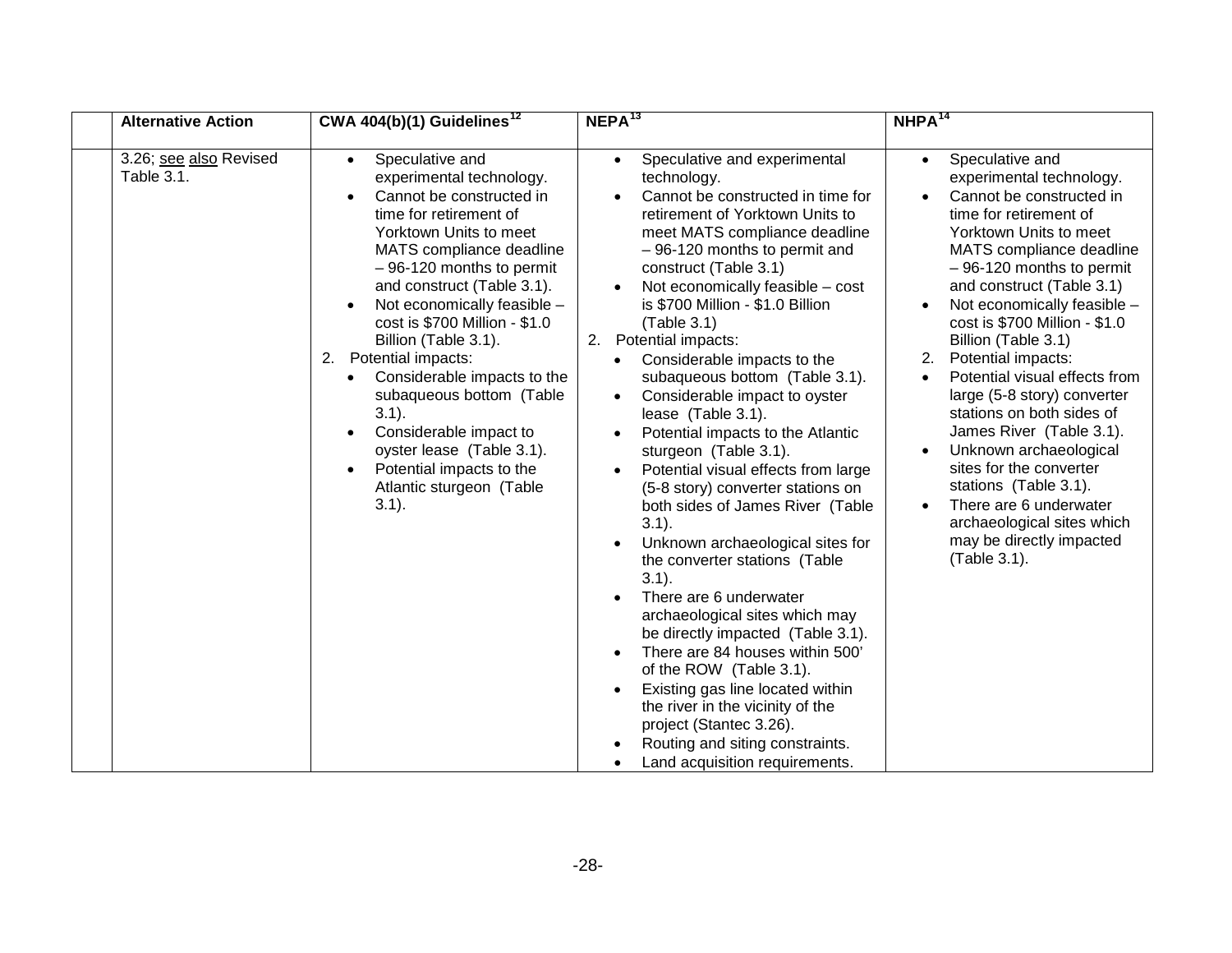| <b>Alternative Action</b>            | CWA $4\overline{04(b)(1)}$ Guidelines <sup>12</sup>                                                                                                                                                                                                                                                                                                                                                                                                                                                                                                                                                     | NEPA <sup>13</sup>                                                                                                                                                                                                                                                                                                                                                                                                                                                                                                                                                                                                                                                                                                                                                                                                                                                                                                                                                                                                                                                                   | NHPA <sup>14</sup>                                                                                                                                                                                                                                                                                                                                                                                                                                                                                                                                                                                                                                                         |
|--------------------------------------|---------------------------------------------------------------------------------------------------------------------------------------------------------------------------------------------------------------------------------------------------------------------------------------------------------------------------------------------------------------------------------------------------------------------------------------------------------------------------------------------------------------------------------------------------------------------------------------------------------|--------------------------------------------------------------------------------------------------------------------------------------------------------------------------------------------------------------------------------------------------------------------------------------------------------------------------------------------------------------------------------------------------------------------------------------------------------------------------------------------------------------------------------------------------------------------------------------------------------------------------------------------------------------------------------------------------------------------------------------------------------------------------------------------------------------------------------------------------------------------------------------------------------------------------------------------------------------------------------------------------------------------------------------------------------------------------------------|----------------------------------------------------------------------------------------------------------------------------------------------------------------------------------------------------------------------------------------------------------------------------------------------------------------------------------------------------------------------------------------------------------------------------------------------------------------------------------------------------------------------------------------------------------------------------------------------------------------------------------------------------------------------------|
| 3.26; see also Revised<br>Table 3.1. | Speculative and<br>$\bullet$<br>experimental technology.<br>Cannot be constructed in<br>$\bullet$<br>time for retirement of<br>Yorktown Units to meet<br>MATS compliance deadline<br>$-96-120$ months to permit<br>and construct (Table 3.1).<br>Not economically feasible -<br>cost is \$700 Million - \$1.0<br>Billion (Table 3.1).<br>2. Potential impacts:<br>Considerable impacts to the<br>$\bullet$<br>subaqueous bottom (Table<br>$3.1$ ).<br>Considerable impact to<br>$\bullet$<br>oyster lease (Table 3.1).<br>Potential impacts to the<br>$\bullet$<br>Atlantic sturgeon (Table<br>$3.1$ ). | Speculative and experimental<br>$\bullet$<br>technology.<br>Cannot be constructed in time for<br>retirement of Yorktown Units to<br>meet MATS compliance deadline<br>-96-120 months to permit and<br>construct (Table 3.1)<br>Not economically feasible - cost<br>is \$700 Million - \$1.0 Billion<br>(Table 3.1)<br>2. Potential impacts:<br>Considerable impacts to the<br>subaqueous bottom (Table 3.1).<br>Considerable impact to oyster<br>lease (Table 3.1).<br>Potential impacts to the Atlantic<br>sturgeon (Table 3.1).<br>Potential visual effects from large<br>(5-8 story) converter stations on<br>both sides of James River (Table<br>$3.1$ ).<br>Unknown archaeological sites for<br>the converter stations (Table<br>$3.1$ ).<br>There are 6 underwater<br>archaeological sites which may<br>be directly impacted (Table 3.1).<br>There are 84 houses within 500'<br>of the ROW (Table 3.1).<br>Existing gas line located within<br>the river in the vicinity of the<br>project (Stantec 3.26).<br>Routing and siting constraints.<br>Land acquisition requirements. | Speculative and<br>$\bullet$<br>experimental technology.<br>Cannot be constructed in<br>time for retirement of<br>Yorktown Units to meet<br>MATS compliance deadline<br>$-96-120$ months to permit<br>and construct (Table 3.1)<br>Not economically feasible -<br>cost is \$700 Million - \$1.0<br>Billion (Table 3.1)<br>Potential impacts:<br>2.<br>Potential visual effects from<br>$\bullet$<br>large (5-8 story) converter<br>stations on both sides of<br>James River (Table 3.1).<br>Unknown archaeological<br>sites for the converter<br>stations (Table 3.1).<br>There are 6 underwater<br>archaeological sites which<br>may be directly impacted<br>(Table 3.1). |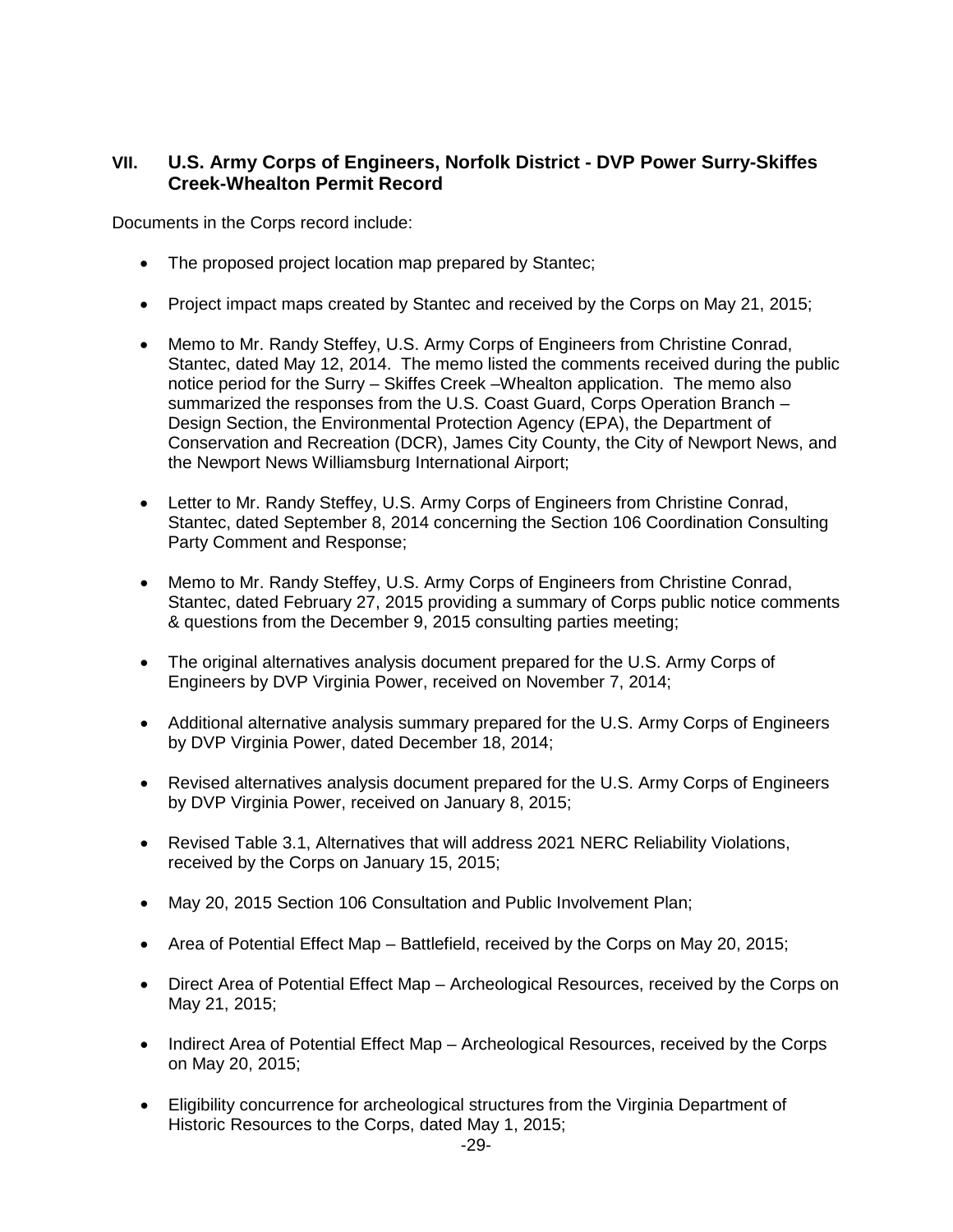# **VII. U.S. Army Corps of Engineers, Norfolk District - DVP Power Surry-Skiffes Creek-Whealton Permit Record**

Documents in the Corps record include:

- The proposed project location map prepared by Stantec;
- Project impact maps created by Stantec and received by the Corps on May 21, 2015;
- Memo to Mr. Randy Steffey, U.S. Army Corps of Engineers from Christine Conrad, Stantec, dated May 12, 2014. The memo listed the comments received during the public notice period for the Surry – Skiffes Creek –Whealton application. The memo also summarized the responses from the U.S. Coast Guard, Corps Operation Branch – Design Section, the Environmental Protection Agency (EPA), the Department of Conservation and Recreation (DCR), James City County, the City of Newport News, and the Newport News Williamsburg International Airport;
- Letter to Mr. Randy Steffey, U.S. Army Corps of Engineers from Christine Conrad, Stantec, dated September 8, 2014 concerning the Section 106 Coordination Consulting Party Comment and Response;
- Memo to Mr. Randy Steffey, U.S. Army Corps of Engineers from Christine Conrad, Stantec, dated February 27, 2015 providing a summary of Corps public notice comments & questions from the December 9, 2015 consulting parties meeting;
- The original alternatives analysis document prepared for the U.S. Army Corps of Engineers by DVP Virginia Power, received on November 7, 2014;
- Additional alternative analysis summary prepared for the U.S. Army Corps of Engineers by DVP Virginia Power, dated December 18, 2014;
- Revised alternatives analysis document prepared for the U.S. Army Corps of Engineers by DVP Virginia Power, received on January 8, 2015;
- Revised Table 3.1, Alternatives that will address 2021 NERC Reliability Violations, received by the Corps on January 15, 2015;
- May 20, 2015 Section 106 Consultation and Public Involvement Plan;
- Area of Potential Effect Map Battlefield, received by the Corps on May 20, 2015;
- Direct Area of Potential Effect Map Archeological Resources, received by the Corps on May 21, 2015;
- Indirect Area of Potential Effect Map Archeological Resources, received by the Corps on May 20, 2015;
- Eligibility concurrence for archeological structures from the Virginia Department of Historic Resources to the Corps, dated May 1, 2015;